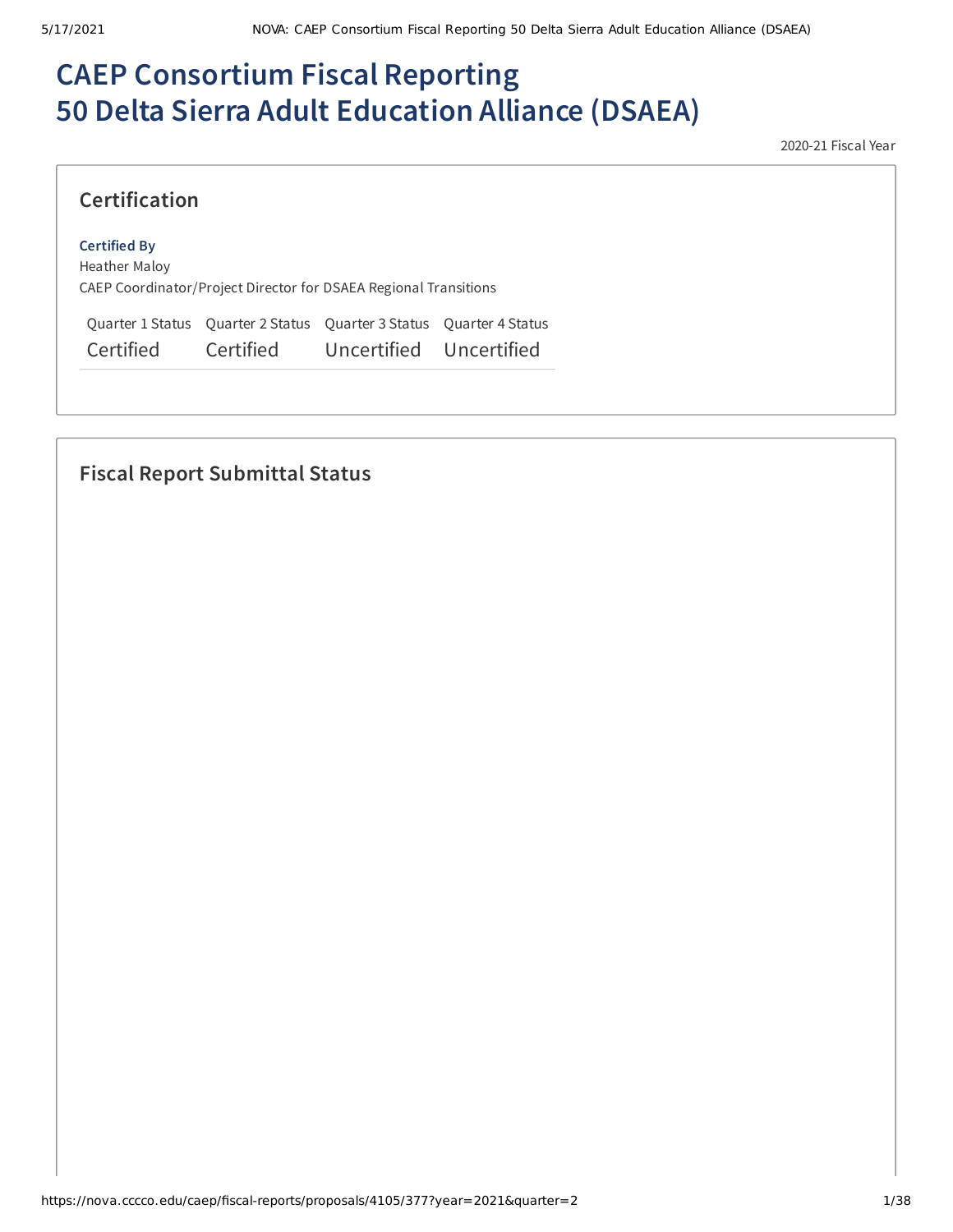| Member<br>Agency                                                       | Quarter 1 | Quarter 2 | Quarter 3     | Quarter 4     |
|------------------------------------------------------------------------|-----------|-----------|---------------|---------------|
| Calaveras<br>Co. Office<br>$\underline{\mathsf{of}}$<br>Education      | Submitted | Submitted | Not Submitted | Not Submitted |
| Lincoln<br>Unified                                                     | Submitted | Submitted | Not Submitted | Not Submitted |
| Lodi<br>Unified                                                        | Submitted | Submitted | Not Submitted | Not Submitted |
| Manteca<br>Unified                                                     | Submitted | Submitted | Not Submitted | Not Submitted |
| River<br><b>Delta</b><br>Joint<br>Unified                              | Submitted | Submitted | Submitted     | Not Submitted |
| San<br>Joaquin<br>Co. Office<br>$\underline{\mathsf{of}}$<br>Education | Submitted | Submitted | Not Submitted | Not Submitted |
| San<br>Joaquin<br>Delta CCD                                            | Submitted | Submitted | Not Submitted | Not Submitted |
| Stockton<br>Unified                                                    | Submitted | Submitted | Not Submitted | Not Submitted |
| <b>Tracy</b><br>Joint<br>Unified                                       | Submitted | Submitted | Not Submitted | Not Submitted |

## **Calaveras Co. Oice of Education**

**Calaveras Co.Oice of Education Q1 Report (7/1 - 9/30)**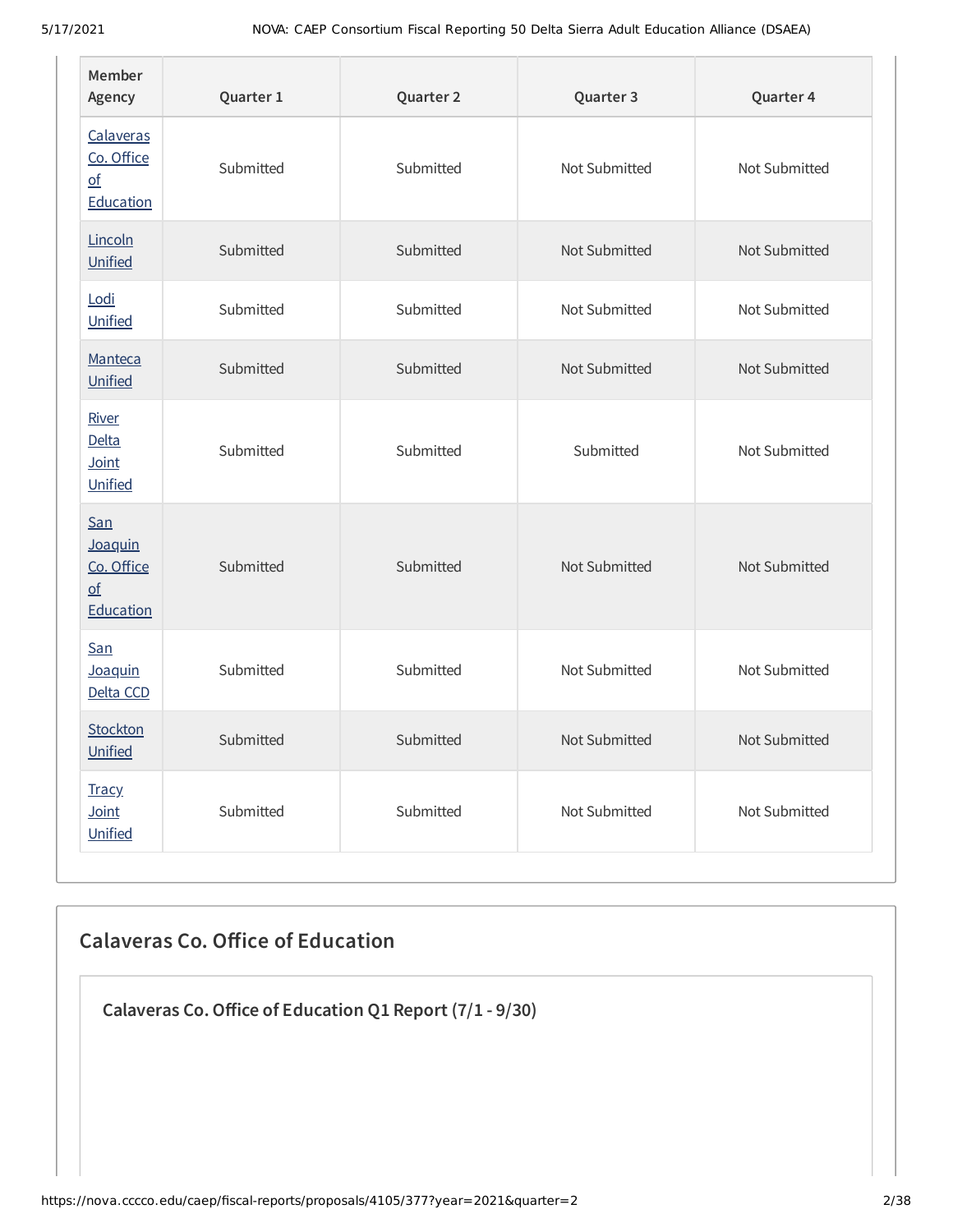| <b>Object Code</b>                                     | Year to<br>Date (YTD)<br>Expenditure | <b>YTD</b><br>Forecast | $\frac{0}{0}$<br><b>Expended</b><br>of YTD<br>Forecast | Project<br><b>Budget</b> | $\frac{0}{0}$<br>Expended<br>of Overall<br><b>Budget</b> | <b>Budget</b><br><b>Remaining</b> |
|--------------------------------------------------------|--------------------------------------|------------------------|--------------------------------------------------------|--------------------------|----------------------------------------------------------|-----------------------------------|
| 1000 - Instructional Salaries                          | \$8,524                              | \$8,525                | 99.99%                                                 | \$34,099                 | 25%                                                      | \$25,575                          |
| 2000 - Non-Instructional<br><b>Salaries</b>            | \$0                                  | \$0                    | 100%                                                   | \$0                      | 100%                                                     | \$0                               |
| 3000 - Employee Benefits                               | \$2,638                              | \$2,638                | 100.01%                                                | \$10,551                 | 25%                                                      | \$7,913                           |
| 4000 - Supplies and Materials                          | \$6,615                              | \$6,720                | 98.44%                                                 | \$21,000                 | 31.5%                                                    | \$14,385                          |
| 5000 - Other Operating<br><b>Expenses and Services</b> | \$1,110                              | \$6,624                | 16.76%                                                 | \$58,938                 | 1.88%                                                    | \$57,828                          |
| 6000 - Capital Outlay                                  | \$0                                  | \$0                    | 100%                                                   | \$0                      | 100%                                                     | \$0                               |
| 7000 - Other Outgo                                     | \$0                                  | \$0                    | 100%                                                   | \$0                      | 100%                                                     | \$0\$                             |
| <b>Indirect Costs</b>                                  | \$94                                 | \$1,557                | 6.04%                                                  | \$6,229                  | 1.51%                                                    | \$6,135                           |
| <b>Totals</b>                                          | \$18,981                             | \$26,064               | 72.83%                                                 | \$130,817                | 14.51%                                                   | \$111,836                         |

We have deferred the expenditure of some funds as enrollment has been impacted by the continued COVID-19 pandemic.

#### **Summary of Activities:**

The Calaveras County Adult Education program continues to offer High School Diploma (HSD) and English as a Second Language (ESL) classes for adults primarily through a distance learning format. Transition services are also being provided to all interested students. Finally, the Calaveras County Adult Education program is working collaboratively with the Delta Sierra Adult Education Alliance in strategic planning and capacity building as well as developing ESL strategies to address our current challenges.

> **Status** Submitted

```
Calaveras Co.Oice of Education Q2 Report (10/1 - 12/31)
```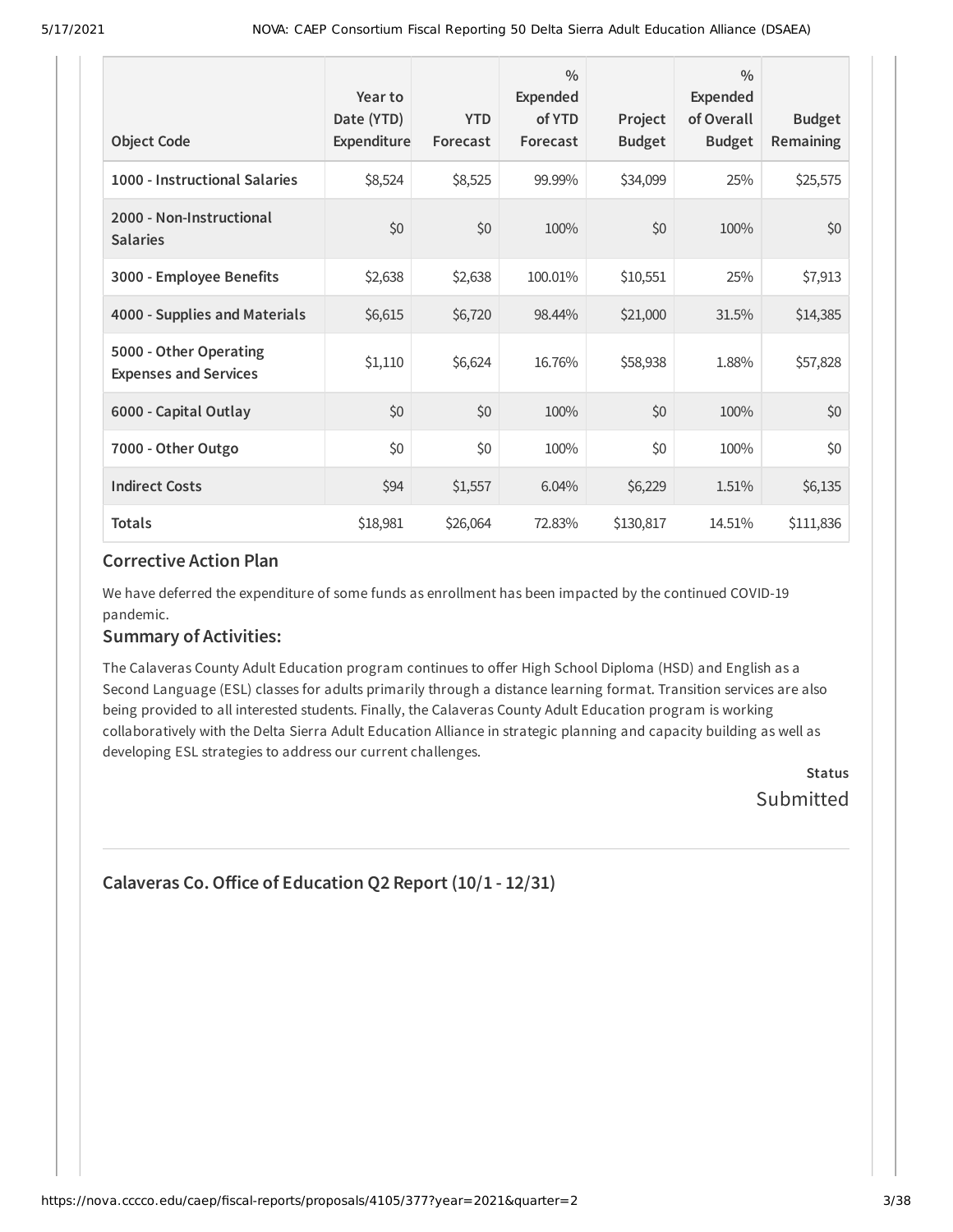| <b>Object Code</b>                                     | Year to<br>Date (YTD)<br>Expenditure | <b>YTD</b><br>Forecast | $\frac{0}{0}$<br>Expended<br>of YTD<br>Forecast | Project<br><b>Budget</b> | $\frac{0}{0}$<br><b>Expended</b><br>of Overall<br><b>Budget</b> | <b>Budget</b><br><b>Remaining</b> |
|--------------------------------------------------------|--------------------------------------|------------------------|-------------------------------------------------|--------------------------|-----------------------------------------------------------------|-----------------------------------|
| 1000 - Instructional Salaries                          | \$17,049                             | \$17,050               | 100%                                            | \$34,099                 | 50%                                                             | \$17,050                          |
| 2000 - Non-Instructional<br><b>Salaries</b>            | \$0                                  | \$0                    | 100%                                            | \$0                      | 100%                                                            | \$0                               |
| 3000 - Employee Benefits                               | \$5,272                              | \$5,276                | 99.93%                                          | \$10,551                 | 49.97%                                                          | \$5,279                           |
| 4000 - Supplies and Materials                          | \$8,535                              | \$11,550               | 73.9%                                           | \$21,000                 | 40.64%                                                          | \$12,465                          |
| 5000 - Other Operating<br><b>Expenses and Services</b> | \$1,525                              | \$29,569               | 5.16%                                           | \$58,938                 | 2.59%                                                           | \$57,413                          |
| 6000 - Capital Outlay                                  | \$0                                  | \$0                    | 100%                                            | \$0                      | 100%                                                            | \$0                               |
| 7000 - Other Outgo                                     | \$0                                  | \$0                    | 100%                                            | \$0                      | 100%                                                            | \$0                               |
| <b>Indirect Costs</b>                                  | \$1,619                              | \$3,115                | 51.98%                                          | \$6,229                  | 25.99%                                                          | \$4,610                           |
| <b>Totals</b>                                          | \$34,000                             | \$66,559               | 51.08%                                          | \$130,817                | 25.99%                                                          | \$96,817                          |

Expenditures fell below target based on two factors. First, there was a general reduction in costs related to travel, conference and professional development expenses during the pandemic, and secondly, we have postponed a planned expansion of our ESL program that would have included hiring a new ESL teacher, due to the inability of teachers to meet with students in person, and the general reduction of participation in our ESL program during the pandemicinduced distance learning format.

#### **Summary of Activities:**

The Calaveras County Adult Education program continues to offer High School Diploma (HSD) and English as a Second Language (ESL) classes for adults primarily through a distance learning format. Transition services are also being provided to all interested students. Finally, the Calaveras County Adult Education program is working collaboratively with the Delta Sierra Adult Education Alliance in strategic planning and capacity building as well as developing ESL strategies to address our current challenges.

> **Status** Submitted

## **Allocation Year Closeout: 2018-19**

I have reviewed the financial reports for my agency and confirm that all funds for this allocation year have been spent.

**2018-19 Reverted Funds:**

 $$0$$ 

**2018-19 Status** Closed

#### **Submitting Authority**

Karen Vail, Assistant Superintendent Instructional Support Services Claudia Davis, Associate Superintendent, Administrative Services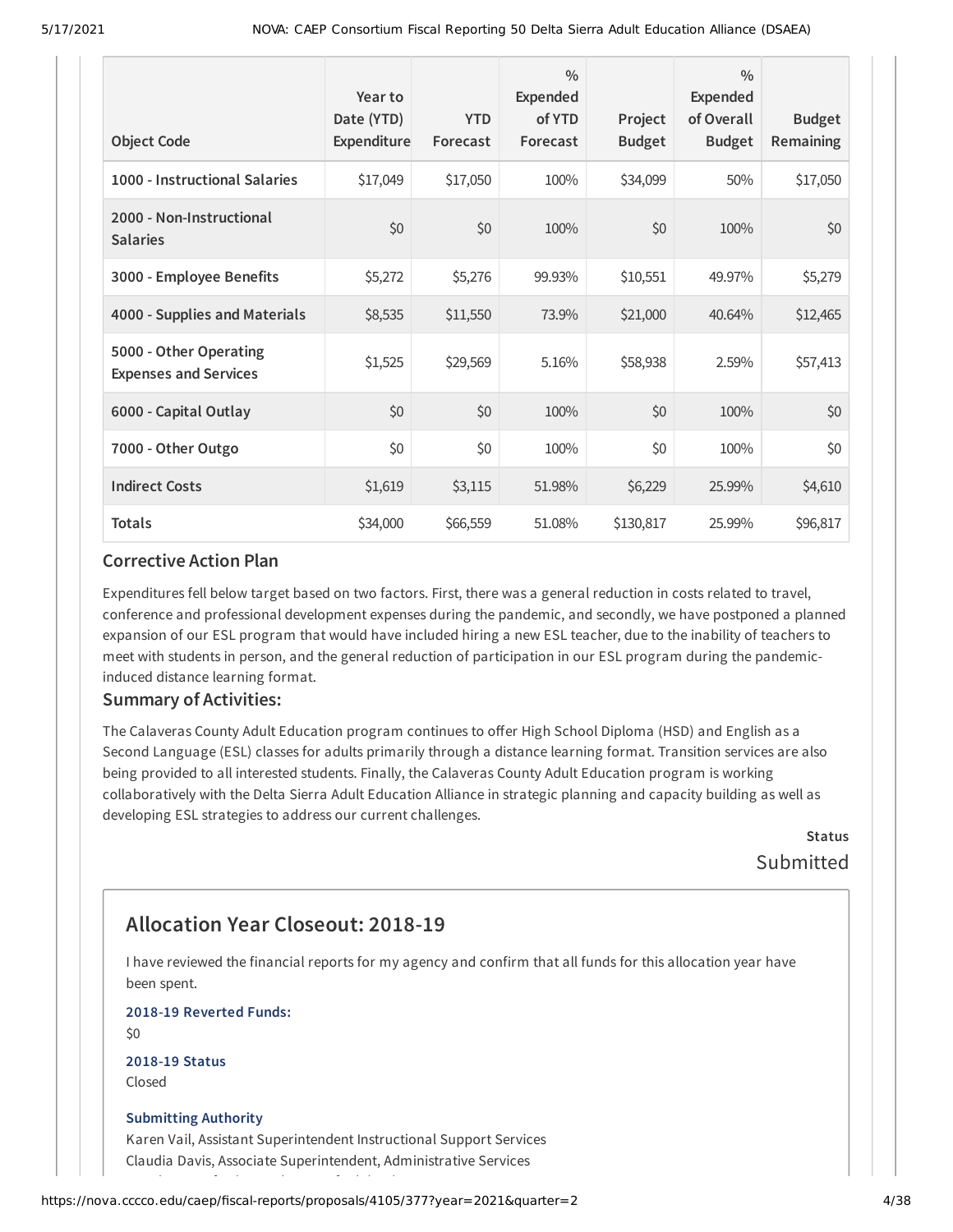Jared Hungerford, Coordinator of Adult Education

### **Calaveras Co. Office of Education Q3 Report**  $(1/1 - 3/31)$

| <b>Object Code</b>                                     | Year to<br>Date (YTD)<br>Expenditure | <b>YTD</b><br>Forecast | $\frac{0}{0}$<br><b>Expended</b><br>of YTD<br>Forecast | Project<br><b>Budget</b> | $\frac{0}{0}$<br>Expended<br>of Overall<br><b>Budget</b> | <b>Budget</b><br>Remaining |
|--------------------------------------------------------|--------------------------------------|------------------------|--------------------------------------------------------|--------------------------|----------------------------------------------------------|----------------------------|
| 1000 - Instructional Salaries                          | \$25,574                             | \$25,574               | 100%                                                   | \$34,099                 | 75%                                                      | \$8,525                    |
| 2000 - Non-Instructional<br><b>Salaries</b>            | \$0                                  | \$0                    | 100%                                                   | \$0                      | 100%                                                     | \$0                        |
| 3000 - Employee Benefits                               | \$7,907                              | \$7,913                | 99.92%                                                 | \$10,551                 | 74.94%                                                   | \$2,644                    |
| 4000 - Supplies and Materials                          | \$10,652                             | \$16,380               | 65.03%                                                 | \$21,000                 | 50.72%                                                   | \$10,348                   |
| 5000 - Other Operating<br><b>Expenses and Services</b> | \$2,107                              | \$44,254               | 4.76%                                                  | \$58,938                 | 3.57%                                                    | \$56,831                   |
| 6000 - Capital Outlay                                  | \$0                                  | \$0                    | 100%                                                   | \$0                      | 100%                                                     | \$0                        |
| 7000 - Other Outgo                                     | \$0                                  | \$0                    | 100%                                                   | \$0                      | 100%                                                     | \$0                        |
| <b>Indirect Costs</b>                                  | \$2,312                              | \$4,672                | 49.49%                                                 | \$6,229                  | 37.12%                                                   | \$3,917                    |
| <b>Totals</b>                                          | \$48,552                             | \$98,793               | 49.15%                                                 | \$130,817                | 37.11%                                                   | \$82,265                   |

#### **Corrective Action Plan**

We are currently in process of updating our Adult Education program and anticipate we will have some larger expenditures in the 4th quarter as a result.

> **Status** Unsubmitted

```
Calaveras Co.Oice of Education Q4 Report (4/1 - 6/30)
```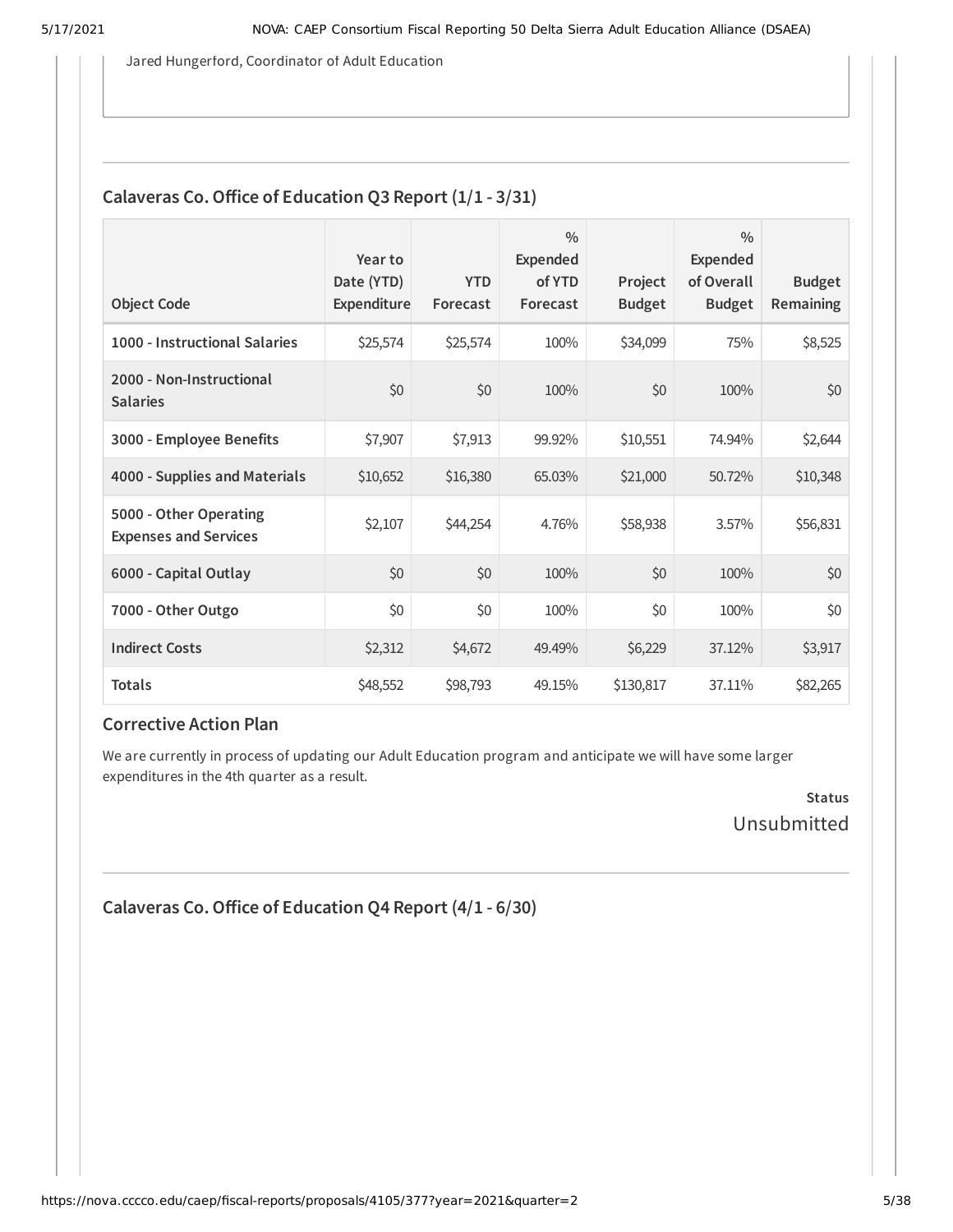| <b>Object Code</b>                                     | Year to<br>Date (YTD)<br>Expenditure | <b>YTD</b><br>Forecast | $\frac{0}{0}$<br><b>Expended</b><br>of YTD<br>Forecast | Project<br><b>Budget</b> | $\frac{0}{0}$<br><b>Expended</b><br>of Overall<br><b>Budget</b> | <b>Budget</b><br>Remaining   |
|--------------------------------------------------------|--------------------------------------|------------------------|--------------------------------------------------------|--------------------------|-----------------------------------------------------------------|------------------------------|
| 1000 - Instructional Salaries                          | \$25,574                             | \$34,099               | 75%                                                    | \$34,099                 | 75%                                                             | \$8,525                      |
| 2000 - Non-Instructional<br><b>Salaries</b>            | \$0                                  | \$0                    | 100%                                                   | \$0                      | 100%                                                            | \$0                          |
| 3000 - Employee Benefits                               | \$7,907                              | \$10,551               | 74.94%                                                 | \$10,551                 | 74.94%                                                          | \$2,644                      |
| 4000 - Supplies and Materials                          | \$10,652                             | \$21,000               | 50.72%                                                 | \$21,000                 | 50.72%                                                          | \$10,348                     |
| 5000 - Other Operating<br><b>Expenses and Services</b> | \$2,107                              | \$58,938               | 3.57%                                                  | \$58,938                 | 3.57%                                                           | \$56,831                     |
| 6000 - Capital Outlay                                  | \$0                                  | \$0                    | 100%                                                   | \$0                      | 100%                                                            | \$0                          |
| 7000 - Other Outgo                                     | \$0                                  | \$0                    | 100%                                                   | \$0                      | 100%                                                            | \$0                          |
| <b>Indirect Costs</b>                                  | \$2,312                              | \$6,229                | 37.12%                                                 | \$6,229                  | 37.12%                                                          | \$3,917                      |
| <b>Totals</b>                                          | \$48,552                             | \$130,817              | 37.11%                                                 | \$130,817                | 37.11%                                                          | \$82,265                     |
|                                                        |                                      |                        |                                                        |                          |                                                                 | <b>Status</b><br>Unsubmitted |

## **Lincoln Unified**

**Lincoln Unified Q1 Report (7/1 - 9/30)**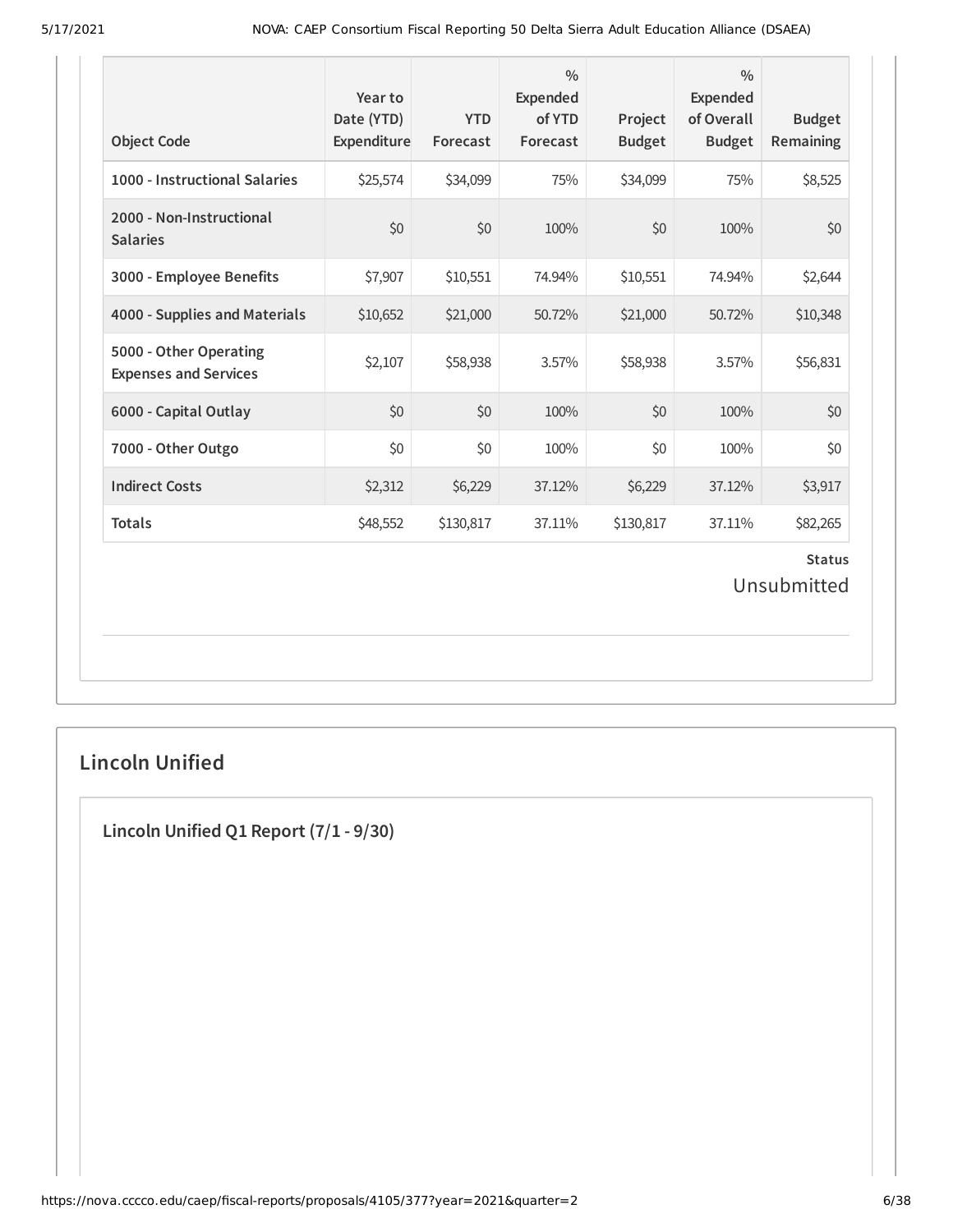| <b>Object Code</b>                                     | Year to<br>Date (YTD)<br>Expenditure | <b>YTD</b><br>Forecast | $\frac{0}{0}$<br>Expended<br>of YTD<br>Forecast | Project<br><b>Budget</b> | $\frac{0}{0}$<br>Expended<br>of Overall<br><b>Budget</b> | <b>Budget</b><br>Remaining |
|--------------------------------------------------------|--------------------------------------|------------------------|-------------------------------------------------|--------------------------|----------------------------------------------------------|----------------------------|
| 1000 - Instructional Salaries                          | \$12,500                             | \$12,500               | 100%                                            | \$50,000                 | 25%                                                      | \$37,500                   |
| 2000 - Non-Instructional<br><b>Salaries</b>            | \$0                                  | \$0                    | 100%                                            | \$0                      | 100%                                                     | \$0                        |
| 3000 - Employee Benefits                               | \$0                                  | \$0                    | 100%                                            | \$0                      | 100%                                                     | \$0                        |
| 4000 - Supplies and Materials                          | \$0                                  | \$0                    | 100%                                            | \$0                      | 100%                                                     | \$0                        |
| 5000 - Other Operating<br><b>Expenses and Services</b> | \$0                                  | \$0                    | 100%                                            | \$0                      | 100%                                                     | \$0                        |
| 6000 - Capital Outlay                                  | \$0                                  | \$0                    | 100%                                            | \$0                      | 100%                                                     | \$0                        |
| 7000 - Other Outgo                                     | \$0                                  | \$0                    | 100%                                            | \$0                      | 100%                                                     | \$0                        |
| <b>Indirect Costs</b>                                  | \$0                                  | \$0                    | 100%                                            | \$0                      | 100%                                                     | \$0                        |
| <b>Totals</b>                                          | \$12,500                             | \$12,500               | 100%                                            | \$50,000                 | 25%                                                      | \$37,500                   |

### **Status** Submitted

**Lincoln Unified Q2 Report (10/1 - 12/31)**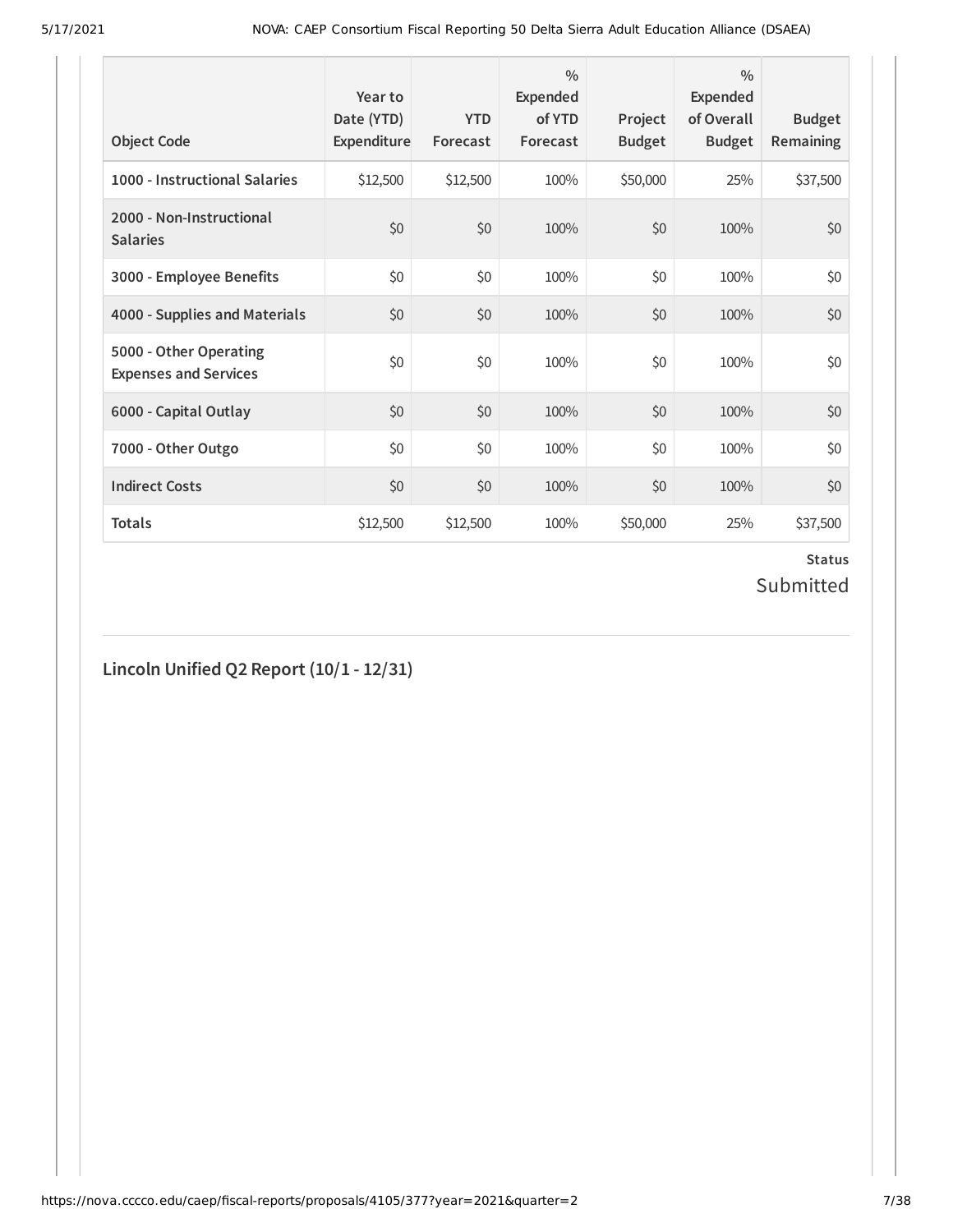| <b>Object Code</b>                                     | Year to<br>Date (YTD)<br>Expenditure | <b>YTD</b><br>Forecast | $\frac{0}{0}$<br>Expended<br>of YTD<br>Forecast | Project<br><b>Budget</b> | $\frac{0}{0}$<br>Expended<br>of Overall<br><b>Budget</b> | <b>Budget</b><br><b>Remaining</b> |
|--------------------------------------------------------|--------------------------------------|------------------------|-------------------------------------------------|--------------------------|----------------------------------------------------------|-----------------------------------|
| 1000 - Instructional Salaries                          | \$25,000                             | \$12,500               | 200%                                            | \$50,000                 | 50%                                                      | \$25,000                          |
| 2000 - Non-Instructional<br><b>Salaries</b>            | \$0                                  | \$0                    | 100%                                            | \$0                      | 100%                                                     | \$0                               |
| 3000 - Employee Benefits                               | \$0                                  | \$0                    | 100%                                            | \$0                      | 100%                                                     | \$0                               |
| 4000 - Supplies and Materials                          | \$0                                  | \$0                    | 100%                                            | \$0                      | 100%                                                     | \$0                               |
| 5000 - Other Operating<br><b>Expenses and Services</b> | \$0                                  | \$0                    | 100%                                            | \$0                      | 100%                                                     | \$0                               |
| 6000 - Capital Outlay                                  | \$0                                  | \$0                    | 100%                                            | \$0                      | 100%                                                     | \$0                               |
| 7000 - Other Outgo                                     | \$0                                  | \$0                    | 100%                                            | \$0                      | 100%                                                     | \$0\$                             |
| <b>Indirect Costs</b>                                  | \$0                                  | \$0                    | 100%                                            | \$0                      | 100%                                                     | \$0                               |
| <b>Totals</b>                                          | \$25,000                             | \$12,500               | 200%                                            | \$50,000                 | 50%                                                      | \$25,000                          |

## **Status** Submitted

## **Allocation Year Closeout: 2018-19**

I have reviewed the financial reports for my agency and confirm that all funds for this allocation year have been spent.

**2018-19 Reverted Funds:**

\$0

#### **2018-19 Status**

Closed

#### **Submitting Authority**

Dolores Bronson, Director of Family and Community Engagement

**Lincoln Unified Q3 Report (1/1 - 3/31)**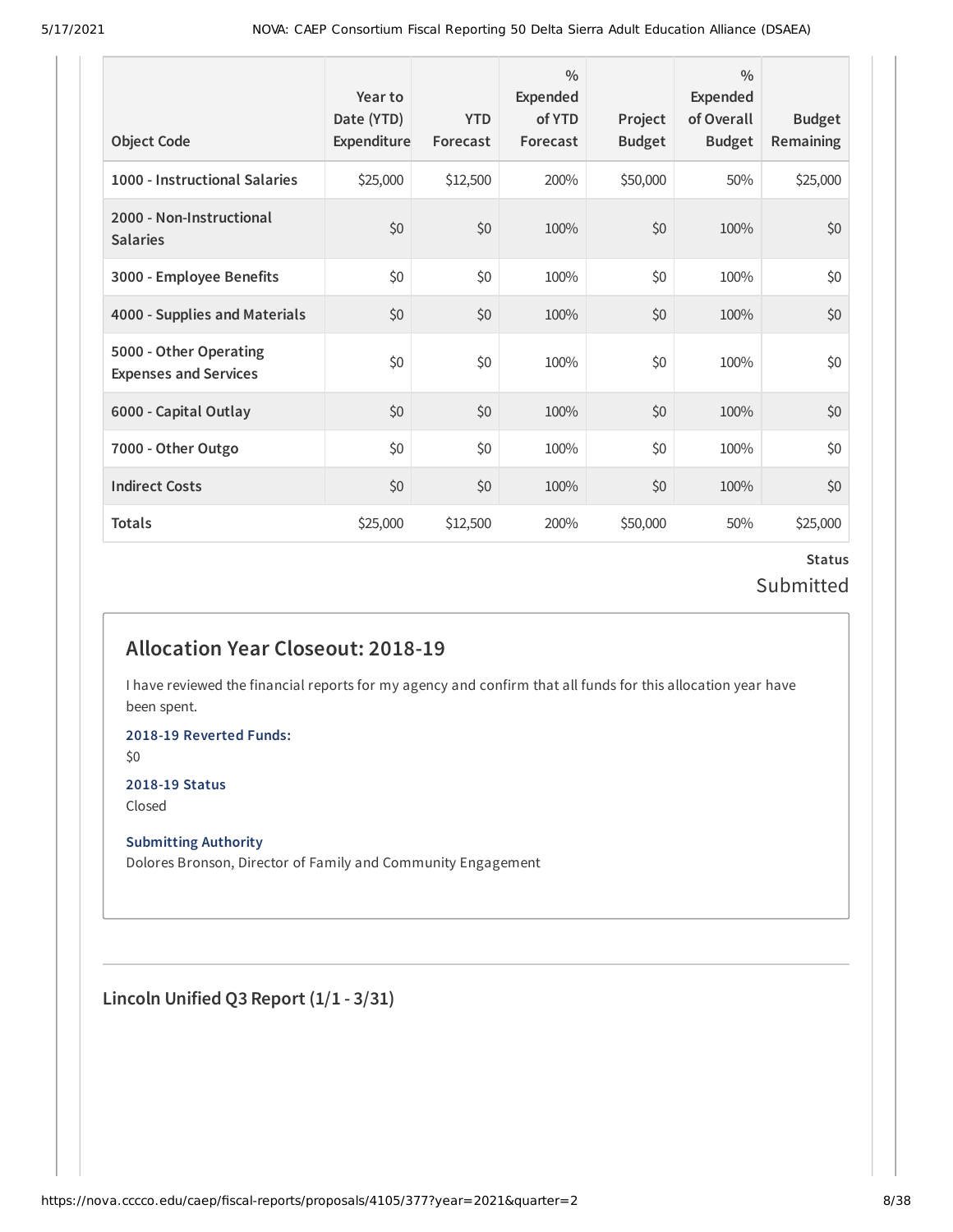| <b>Object Code</b>                                     | Year to<br>Date (YTD)<br>Expenditure | <b>YTD</b><br>Forecast | $\frac{0}{0}$<br><b>Expended</b><br>of YTD<br>Forecast | Project<br><b>Budget</b> | $\frac{0}{0}$<br><b>Expended</b><br>of Overall<br><b>Budget</b> | <b>Budget</b><br>Remaining |
|--------------------------------------------------------|--------------------------------------|------------------------|--------------------------------------------------------|--------------------------|-----------------------------------------------------------------|----------------------------|
| 1000 - Instructional Salaries                          | \$25,000                             | \$12,500               | 200%                                                   | \$50,000                 | 50%                                                             | \$25,000                   |
| 2000 - Non-Instructional<br><b>Salaries</b>            | \$0                                  | \$0                    | 100%                                                   | \$0                      | 100%                                                            | \$0                        |
| 3000 - Employee Benefits                               | \$0                                  | \$0                    | 100%                                                   | \$0                      | 100%                                                            | \$0                        |
| 4000 - Supplies and Materials                          | \$0                                  | \$0                    | 100%                                                   | \$0                      | 100%                                                            | \$0                        |
| 5000 - Other Operating<br><b>Expenses and Services</b> | \$0                                  | \$0                    | 100%                                                   | \$0                      | 100%                                                            | \$0                        |
| 6000 - Capital Outlay                                  | \$0                                  | \$0                    | 100%                                                   | \$0                      | 100%                                                            | \$0                        |
| 7000 - Other Outgo                                     | \$0                                  | \$0                    | 100%                                                   | \$0                      | 100%                                                            | \$0                        |
| <b>Indirect Costs</b>                                  | \$0                                  | \$0                    | 100%                                                   | \$0                      | 100%                                                            | \$0                        |
| <b>Totals</b>                                          | \$25,000                             | \$12,500               | 200%                                                   | \$50,000                 | 50%                                                             | \$25,000                   |

### **Status** Unsubmitted

## **Lincoln Unified Q4 Report (4/1 - 6/30)**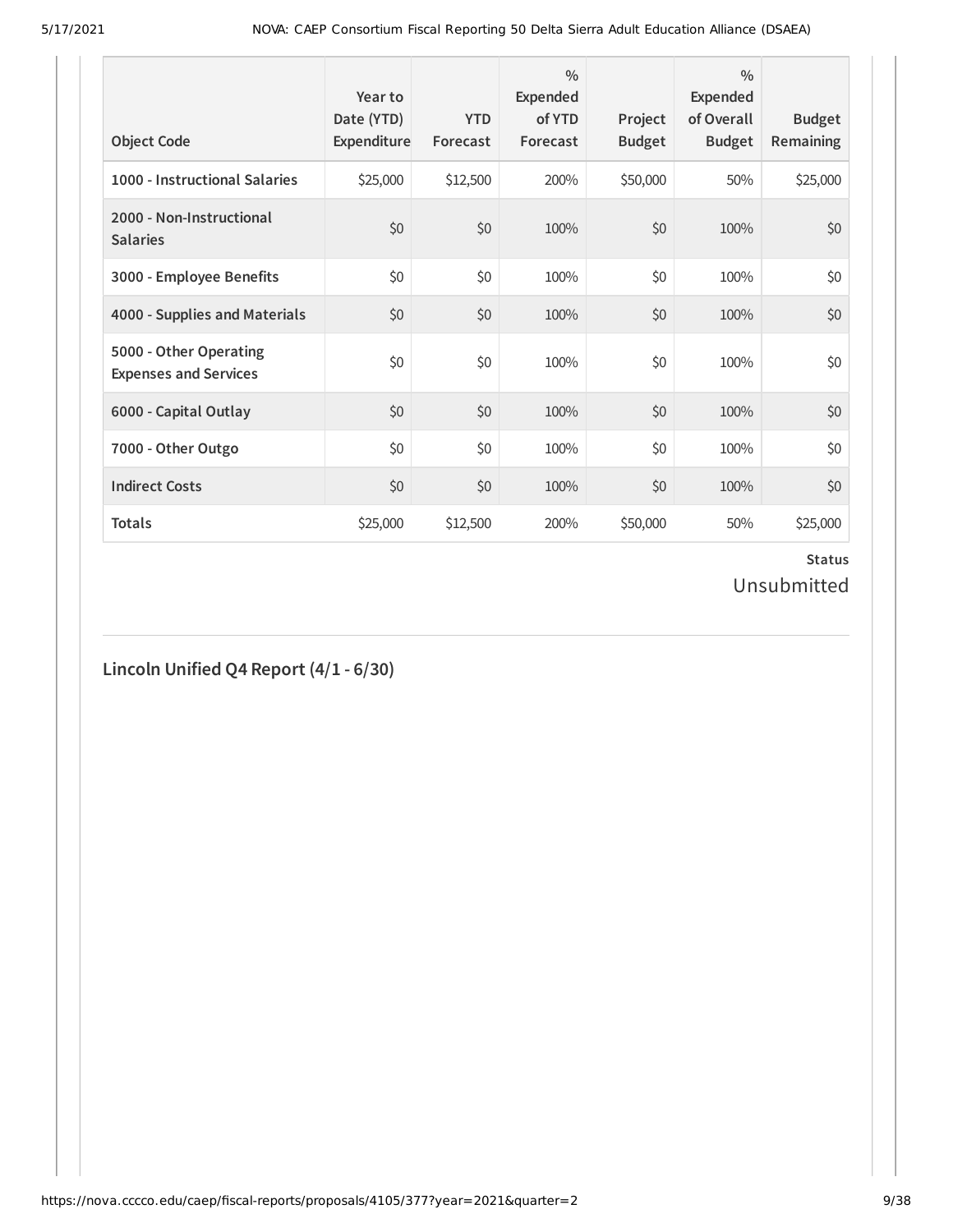| 1000 - Instructional Salaries<br>\$25,000<br>\$12,500<br>200%<br>\$50,000<br>50%<br>\$25,000<br>2000 - Non-Instructional<br>\$0<br>\$0<br>\$0<br>\$0<br>100%<br>100%<br><b>Salaries</b><br>\$0<br>\$0<br>\$0<br>3000 - Employee Benefits<br>\$0<br>100%<br>100%<br>\$0<br>\$0<br>4000 - Supplies and Materials<br>\$0<br>100%<br>\$0<br>100%<br>5000 - Other Operating<br>\$0<br>\$0<br>\$0<br>\$0<br>100%<br>100%<br><b>Expenses and Services</b><br>\$0<br>\$0<br>\$0<br>\$0<br>6000 - Capital Outlay<br>100%<br>100%<br>7000 - Other Outgo<br>\$0<br>\$0<br>\$0<br>\$0<br>100%<br>100%<br><b>Indirect Costs</b><br>\$0<br>\$0<br>100%<br>\$0<br>100%<br>\$0<br><b>Totals</b><br>\$25,000<br>\$12,500<br>200%<br>\$50,000<br>50%<br>\$25,000 | <b>Object Code</b> | Year to<br>Date (YTD)<br>Expenditure | <b>YTD</b><br>Forecast | $\frac{0}{0}$<br>Expended<br>of YTD<br>Forecast | Project<br><b>Budget</b> | $\frac{0}{0}$<br>Expended<br>of Overall<br><b>Budget</b> | <b>Budget</b><br><b>Remaining</b> |
|------------------------------------------------------------------------------------------------------------------------------------------------------------------------------------------------------------------------------------------------------------------------------------------------------------------------------------------------------------------------------------------------------------------------------------------------------------------------------------------------------------------------------------------------------------------------------------------------------------------------------------------------------------------------------------------------------------------------------------------------|--------------------|--------------------------------------|------------------------|-------------------------------------------------|--------------------------|----------------------------------------------------------|-----------------------------------|
|                                                                                                                                                                                                                                                                                                                                                                                                                                                                                                                                                                                                                                                                                                                                                |                    |                                      |                        |                                                 |                          |                                                          |                                   |
|                                                                                                                                                                                                                                                                                                                                                                                                                                                                                                                                                                                                                                                                                                                                                |                    |                                      |                        |                                                 |                          |                                                          |                                   |
|                                                                                                                                                                                                                                                                                                                                                                                                                                                                                                                                                                                                                                                                                                                                                |                    |                                      |                        |                                                 |                          |                                                          |                                   |
|                                                                                                                                                                                                                                                                                                                                                                                                                                                                                                                                                                                                                                                                                                                                                |                    |                                      |                        |                                                 |                          |                                                          |                                   |
| <b>Status</b><br>Unsubmitted                                                                                                                                                                                                                                                                                                                                                                                                                                                                                                                                                                                                                                                                                                                   |                    |                                      |                        |                                                 |                          |                                                          |                                   |
|                                                                                                                                                                                                                                                                                                                                                                                                                                                                                                                                                                                                                                                                                                                                                |                    |                                      |                        |                                                 |                          |                                                          |                                   |
|                                                                                                                                                                                                                                                                                                                                                                                                                                                                                                                                                                                                                                                                                                                                                |                    |                                      |                        |                                                 |                          |                                                          |                                   |
|                                                                                                                                                                                                                                                                                                                                                                                                                                                                                                                                                                                                                                                                                                                                                |                    |                                      |                        |                                                 |                          |                                                          |                                   |
|                                                                                                                                                                                                                                                                                                                                                                                                                                                                                                                                                                                                                                                                                                                                                |                    |                                      |                        |                                                 |                          |                                                          |                                   |
|                                                                                                                                                                                                                                                                                                                                                                                                                                                                                                                                                                                                                                                                                                                                                |                    |                                      |                        |                                                 |                          |                                                          |                                   |

## **Lodi Unified**

**Lodi Unified Q1 Report (7/1 - 9/30)**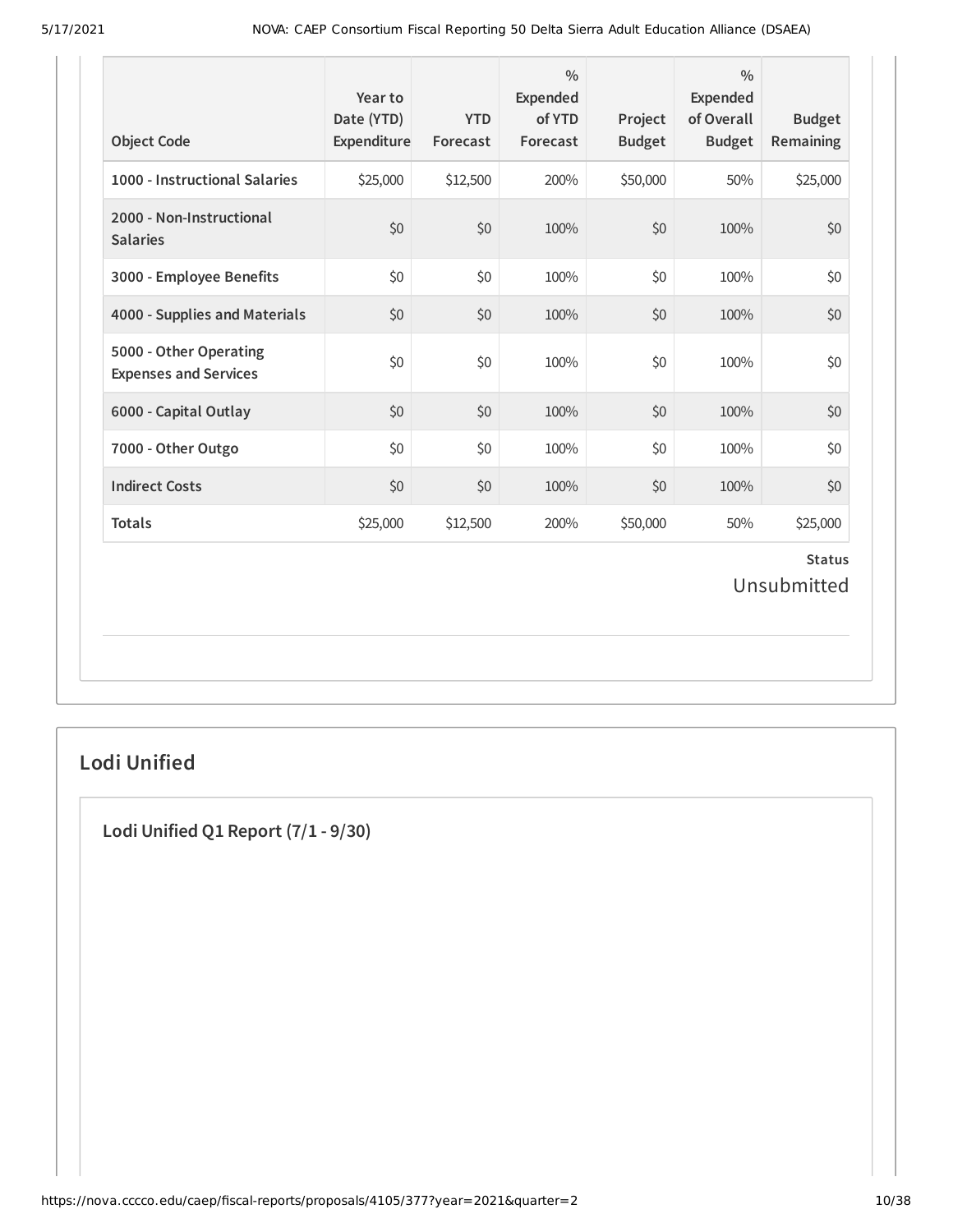| <b>Object Code</b>                                     | Year to<br>Date (YTD)<br><b>Expenditure</b> | <b>YTD</b><br>Forecast | $\frac{0}{0}$<br><b>Expended</b><br>of YTD<br>Forecast | Project<br><b>Budget</b> | $\frac{0}{0}$<br><b>Expended</b><br>of Overall<br><b>Budget</b> | <b>Budget</b><br><b>Remaining</b> |
|--------------------------------------------------------|---------------------------------------------|------------------------|--------------------------------------------------------|--------------------------|-----------------------------------------------------------------|-----------------------------------|
| 1000 - Instructional Salaries                          | \$111,595                                   | \$105,019              | 106.26%                                                | \$700,125                | 15.94%                                                          | \$588,530                         |
| 2000 - Non-Instructional<br><b>Salaries</b>            | \$71,256                                    | \$47,870               | 148.85%                                                | \$319,133                | 22.33%                                                          | \$247,877                         |
| 3000 - Employee Benefits                               | \$68,723                                    | \$53,300               | 128.94%                                                | \$355,335                | 19.34%                                                          | \$286,612                         |
| 4000 - Supplies and Materials                          | \$6,350                                     | \$48,617               | 13.06%                                                 | \$324,114                | 1.96%                                                           | \$317,764                         |
| 5000 - Other Operating<br><b>Expenses and Services</b> | \$27,334                                    | \$30,276               | 90.28%                                                 | \$201,841                | 13.54%                                                          | \$174,507                         |
| 6000 - Capital Outlay                                  | \$0                                         | \$0                    | 100%                                                   | \$0                      | 100%                                                            | \$0                               |
| 7000 - Other Outgo                                     | \$0                                         | \$0                    | 100%                                                   | \$0                      | 100%                                                            | \$0                               |
| <b>Indirect Costs</b>                                  | \$14,263                                    | \$14,254               | 100.06%                                                | \$95,027                 | 15.01%                                                          | \$80,764                          |
| <b>Totals</b>                                          | \$299,521                                   | \$299,336              | 100.06%                                                | \$1,995,575              | 15.01%                                                          | \$1,696,054                       |

# **Status**

## Submitted

**Lodi Unified Q2 Report (10/1 - 12/31)**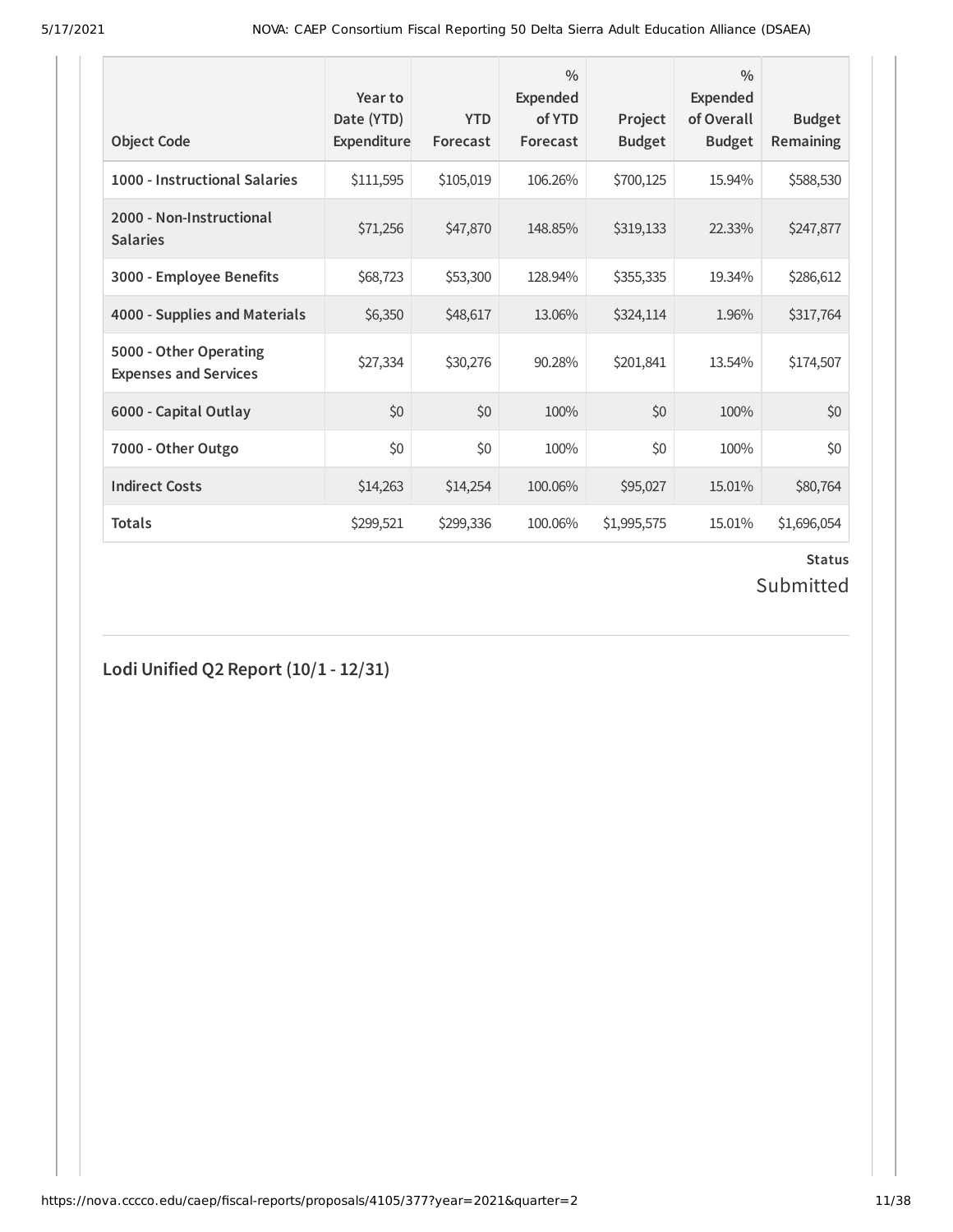| <b>Object Code</b>                                     | Year to<br>Date (YTD)<br>Expenditure | <b>YTD</b><br>Forecast | $\frac{0}{0}$<br><b>Expended</b><br>of YTD<br>Forecast | Project<br><b>Budget</b> | $\frac{0}{0}$<br><b>Expended</b><br>of Overall<br><b>Budget</b> | <b>Budget</b><br>Remaining |
|--------------------------------------------------------|--------------------------------------|------------------------|--------------------------------------------------------|--------------------------|-----------------------------------------------------------------|----------------------------|
| 1000 - Instructional Salaries                          | \$288,828                            | \$210,038              | 137.51%                                                | \$700,125                | 41.25%                                                          | \$411,297                  |
| 2000 - Non-Instructional<br><b>Salaries</b>            | \$144,368                            | \$95,740               | 150.79%                                                | \$319,133                | 45.24%                                                          | \$174,765                  |
| 3000 - Employee Benefits                               | \$159,278                            | \$106,601              | 149.42%                                                | \$355,335                | 44.82%                                                          | \$196,057                  |
| 4000 - Supplies and Materials                          | \$8,124                              | \$97,234               | 8.36%                                                  | \$324,114                | 2.51%                                                           | \$315,990                  |
| 5000 - Other Operating<br><b>Expenses and Services</b> | \$49,668                             | \$60,552               | 82.02%                                                 | \$201,841                | 24.61%                                                          | \$152,173                  |
| 6000 - Capital Outlay                                  | \$0                                  | \$0                    | 100%                                                   | \$0                      | 100%                                                            | \$0                        |
| 7000 - Other Outgo                                     | \$0                                  | \$0                    | 100%                                                   | \$0                      | 100%                                                            | \$0                        |
| <b>Indirect Costs</b>                                  | \$32,513                             | \$28,508               | 114.05%                                                | \$95,027                 | 34.21%                                                          | \$62,514                   |
| <b>Totals</b>                                          | \$682,779                            | \$598,673              | 114.05%                                                | \$1,995,575              | 34.21%                                                          | \$1,312,796                |

### **Status** Submitted

## **Allocation Year Closeout: 2018-19**

I have reviewed the financial reports for my agency and confirm that all funds for this allocation year have been spent.

**2018-19 Reverted Funds:**

\$0

#### **2018-19 Status** Closed

**Submitting Authority**

Julie Jansen, CTE Director Dao Xiong, Accounting Supervisor

**Lodi Unified Q3 Report (1/1 - 3/31)**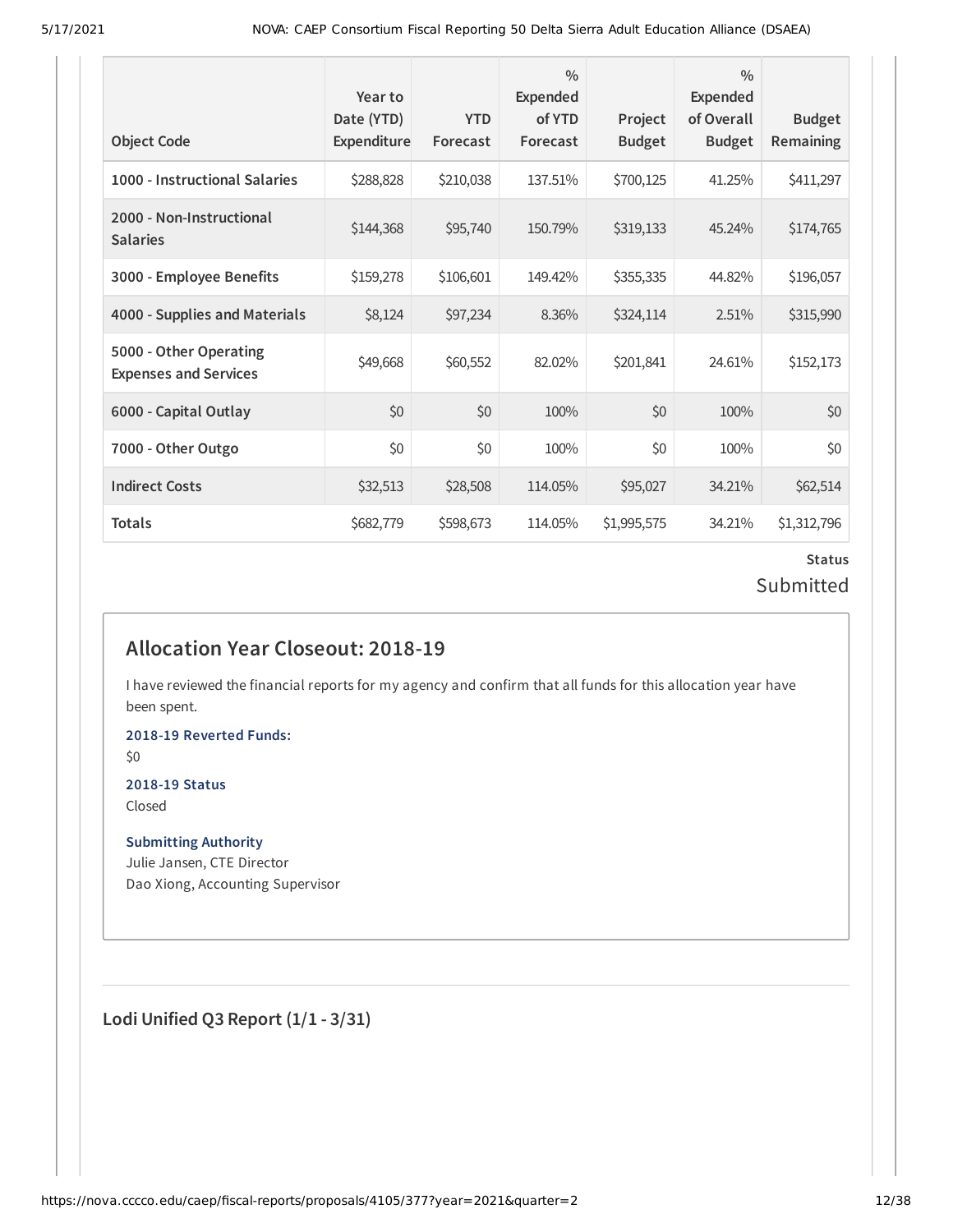| <b>Object Code</b>                                     | Year to<br>Date (YTD)<br><b>Expenditure</b> | <b>YTD</b><br>Forecast | $\frac{0}{0}$<br>Expended<br>of YTD<br>Forecast | Project<br><b>Budget</b> | $\frac{0}{0}$<br><b>Expended</b><br>of Overall<br><b>Budget</b> | <b>Budget</b><br>Remaining |
|--------------------------------------------------------|---------------------------------------------|------------------------|-------------------------------------------------|--------------------------|-----------------------------------------------------------------|----------------------------|
| 1000 - Instructional Salaries                          | \$467,949                                   | \$315,056              | 148.53%                                         | \$700,125                | 66.84%                                                          | \$232,176                  |
| 2000 - Non-Instructional<br><b>Salaries</b>            | \$221,131                                   | \$143,610              | 153.98%                                         | \$319,133                | 69.29%                                                          | \$98,002                   |
| 3000 - Employee Benefits                               | \$243,854                                   | \$159,901              | 152.5%                                          | \$355,335                | 68.63%                                                          | \$111,481                  |
| 4000 - Supplies and Materials                          | \$56,838                                    | \$145,851              | 38.97%                                          | \$324,114                | 17.54%                                                          | \$267,276                  |
| 5000 - Other Operating<br><b>Expenses and Services</b> | \$98,262                                    | \$90,828               | 108.18%                                         | \$201,841                | 48.68%                                                          | \$103,579                  |
| 6000 - Capital Outlay                                  | \$0                                         | \$0                    | 100%                                            | \$0                      | 100%                                                            | \$0                        |
| 7000 - Other Outgo                                     | \$0                                         | \$0                    | 100%                                            | \$0                      | 100%                                                            | \$0                        |
| <b>Indirect Costs</b>                                  | \$54,402                                    | \$42,762               | 127.22%                                         | \$95,027                 | 57.25%                                                          | \$40,625                   |
| <b>Totals</b>                                          | \$1,142,436                                 | \$898,009              | 127.22%                                         | \$1,995,575              | 57.25%                                                          | \$853,139                  |

## **Status**

## Unsubmitted

**Lodi Unified Q4 Report (4/1 - 6/30)**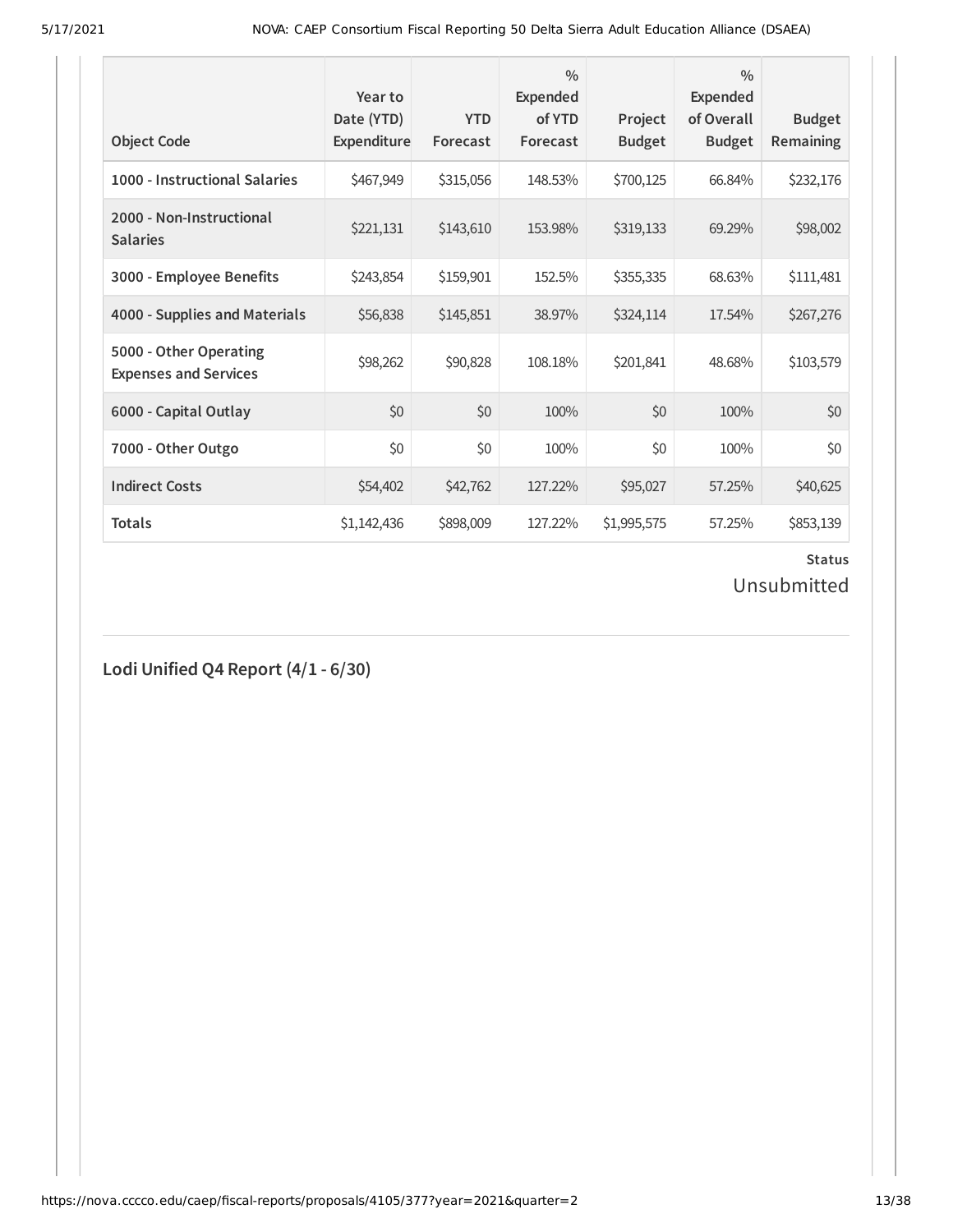| <b>Object Code</b>                                     | Year to<br>Date (YTD)<br>Expenditure | <b>YTD</b><br>Forecast | $\frac{0}{0}$<br><b>Expended</b><br>of YTD<br>Forecast | Project<br><b>Budget</b> | $\frac{0}{0}$<br><b>Expended</b><br>of Overall<br><b>Budget</b> | <b>Budget</b><br><b>Remaining</b> |  |
|--------------------------------------------------------|--------------------------------------|------------------------|--------------------------------------------------------|--------------------------|-----------------------------------------------------------------|-----------------------------------|--|
| 1000 - Instructional Salaries                          | \$467,949                            | \$420,075              | 111.4%                                                 | \$700,125                | 66.84%                                                          | \$232,176                         |  |
| 2000 - Non-Instructional<br><b>Salaries</b>            | \$221,131                            | \$191,480              | 115.49%                                                | \$319,133                | 69.29%                                                          | \$98,002                          |  |
| 3000 - Employee Benefits                               | \$243,854                            | \$213,201              | 114.38%                                                | \$355,335                | 68.63%                                                          | \$111,481                         |  |
| 4000 - Supplies and Materials                          | \$56,838                             | \$194,468              | 29.23%                                                 | \$324,114                | 17.54%                                                          | \$267,276                         |  |
| 5000 - Other Operating<br><b>Expenses and Services</b> | \$98,262                             | \$121,105              | 81.14%                                                 | \$201,841                | 48.68%                                                          | \$103,579                         |  |
| 6000 - Capital Outlay                                  | \$0                                  | \$0                    | 100%                                                   | \$0                      | 100%                                                            | \$0                               |  |
| 7000 - Other Outgo                                     | \$0                                  | \$0                    | 100%                                                   | \$0                      | 100%                                                            | \$0                               |  |
| <b>Indirect Costs</b>                                  | \$54,402                             | \$57,016               | 95.41%                                                 | \$95,027                 | 57.25%                                                          | \$40,625                          |  |
| <b>Totals</b>                                          | \$1,142,436                          | \$1,197,345            | 95.41%                                                 | \$1,995,575              | 57.25%                                                          | \$853,139                         |  |
| <b>Status</b><br>Unsubmitted                           |                                      |                        |                                                        |                          |                                                                 |                                   |  |

## **Manteca Unified**

**Manteca Unified Q1 Report (7/1 - 9/30)**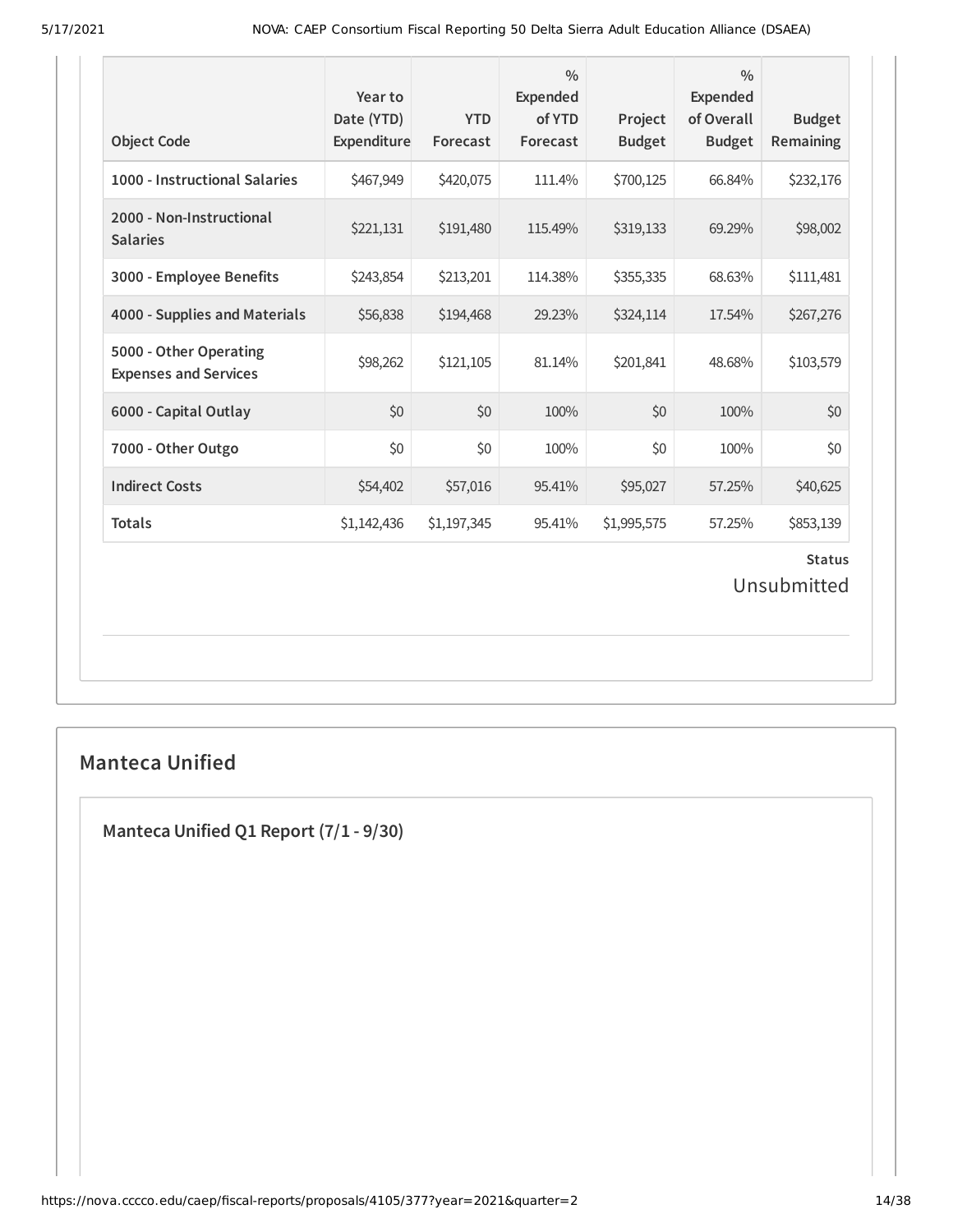| <b>Object Code</b>                                     | Year to<br>Date (YTD)<br>Expenditure | <b>YTD</b><br>Forecast | $\frac{0}{0}$<br>Expended<br>of YTD<br>Forecast | Project<br><b>Budget</b> | $\frac{0}{0}$<br><b>Expended</b><br>of Overall<br><b>Budget</b> | <b>Budget</b><br><b>Remaining</b> |
|--------------------------------------------------------|--------------------------------------|------------------------|-------------------------------------------------|--------------------------|-----------------------------------------------------------------|-----------------------------------|
| 1000 - Instructional Salaries                          | \$82,549                             | \$64,939               | 127.12%                                         | \$649,393                | 12.71%                                                          | \$566,844                         |
| 2000 - Non-Instructional<br><b>Salaries</b>            | \$75,047                             | \$66,357               | 113.1%                                          | \$331,786                | 22.62%                                                          | \$256,739                         |
| 3000 - Employee Benefits                               | \$42,144                             | \$35,330               | 119.29%                                         | \$294,419                | 14.31%                                                          | \$252,275                         |
| 4000 - Supplies and Materials                          | \$20,041                             | \$258,511              | 7.75%                                           | \$807,847                | 2.48%                                                           | \$787,806                         |
| 5000 - Other Operating<br><b>Expenses and Services</b> | \$37,151                             | \$63,938               | 58.11%                                          | \$182,679                | 20.34%                                                          | \$145,528                         |
| 6000 - Capital Outlay                                  | \$0                                  | \$0                    | 100%                                            | \$250,000                | $0\%$                                                           | \$250,000                         |
| 7000 - Other Outgo                                     | \$0                                  | \$0                    | 100%                                            | \$0                      | 100%                                                            | \$0                               |
| <b>Indirect Costs</b>                                  | \$11,244                             | \$20,787               | 54.09%                                          | \$103,937                | 10.82%                                                          | \$92,693                          |
| <b>Totals</b>                                          | \$268,176                            | \$509,863              | 52.6%                                           | \$2,620,061              | 10.24%                                                          | \$2,351,885                       |

None Needed. Low expenditures due to COVID19

### **Status** Submitted

## **Manteca Unified Q2 Report (10/1 - 12/31)**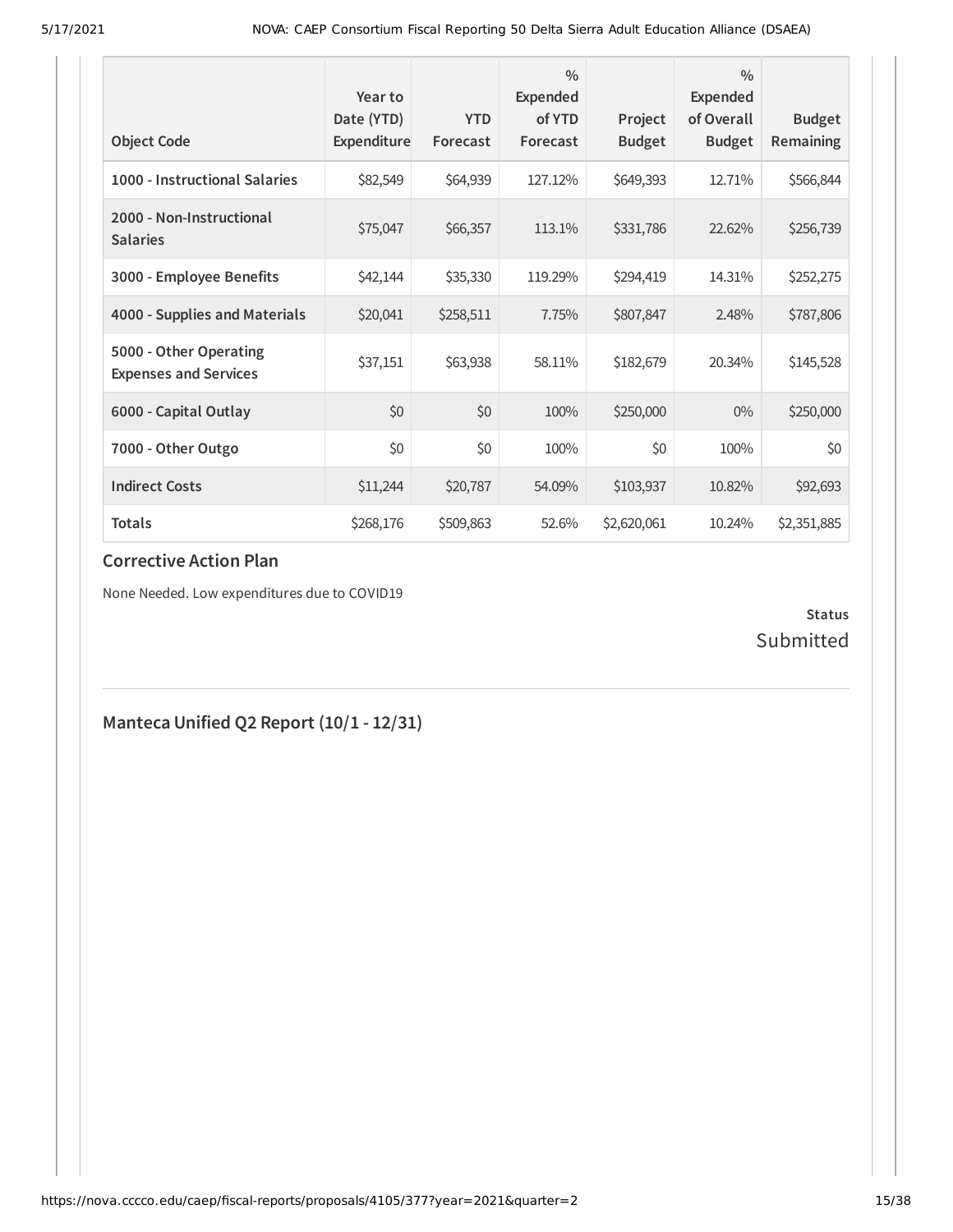|                                                        | Year to<br>Date (YTD) | <b>YTD</b>  | $\frac{0}{0}$<br>Expended<br>of YTD | Project       | $\frac{0}{0}$<br><b>Expended</b><br>of Overall | <b>Budget</b> |
|--------------------------------------------------------|-----------------------|-------------|-------------------------------------|---------------|------------------------------------------------|---------------|
| <b>Object Code</b>                                     | Expenditure           | Forecast    | Forecast                            | <b>Budget</b> | <b>Budget</b>                                  | Remaining     |
| 1000 - Instructional Salaries                          | \$224,842             | \$240,275   | 93.58%                              | \$649,393     | 34.62%                                         | \$424,551     |
| 2000 - Non-Instructional<br><b>Salaries</b>            | \$173,748             | \$142,668   | 121.78%                             | \$331,786     | 52.37%                                         | \$158,038     |
| 3000 - Employee Benefits                               | \$101,457             | \$120,712   | 84.05%                              | \$294,419     | 34.46%                                         | \$192,962     |
| 4000 - Supplies and Materials                          | \$103,323             | \$436,237   | 23.69%                              | \$807,847     | 12.79%                                         | \$704,524     |
| 5000 - Other Operating<br><b>Expenses and Services</b> | \$66,868              | \$115,088   | 58.1%                               | \$182,679     | 36.6%                                          | \$115,811     |
| 6000 - Capital Outlay                                  | \$0                   | \$125,000   | $0\%$                               | \$250,000     | $0\%$                                          | \$250,000     |
| 7000 - Other Outgo                                     | \$0                   | \$0         | 100%                                | \$0           | 100%                                           | \$0           |
| <b>Indirect Costs</b>                                  | \$29,515              | \$41,575    | 70.99%                              | \$103,937     | 28.4%                                          | \$74,422      |
| <b>Totals</b>                                          | \$699,753             | \$1,221,555 | 57.28%                              | \$2,620,061   | 26.71%                                         | \$1,920,308   |

None needed. Low expenditures due to COVID19.

**Status** Submitted

## **Allocation Year Closeout: 2018-19**

I have reviewed the financial reports for my agency and confirm that all funds for this allocation year have been spent.

**2018-19 Reverted Funds:**

\$0

**2018-19 Status** Closed

**Submitting Authority** Mr. Brad Harrison, Principal

**Manteca Unified Q3 Report (1/1 - 3/31)**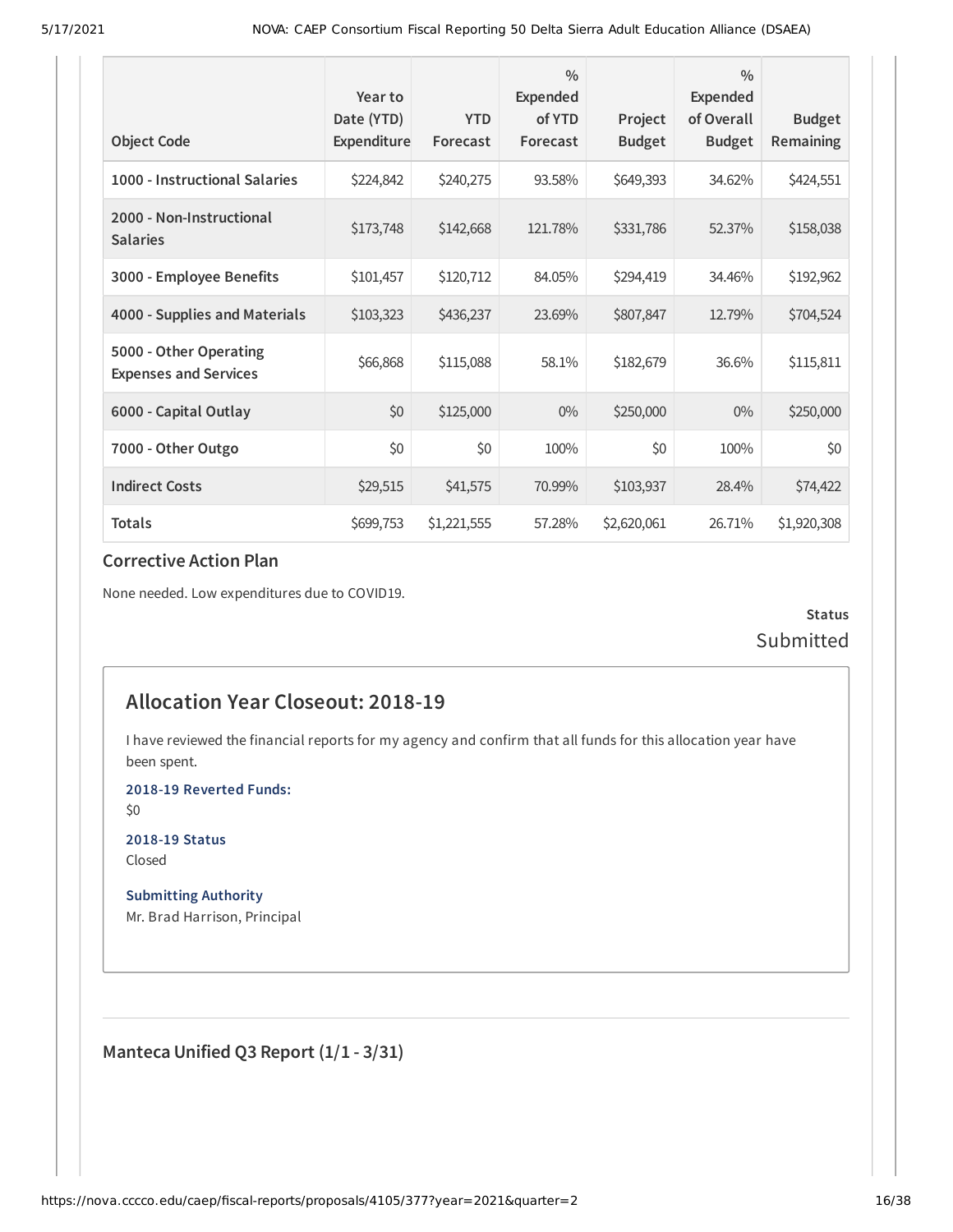| <b>Object Code</b>                                     | Year to<br>Date (YTD)<br>Expenditure | <b>YTD</b><br>Forecast | $\frac{0}{0}$<br>Expended<br>of YTD<br>Forecast | Project<br><b>Budget</b> | $\frac{0}{0}$<br>Expended<br>of Overall<br><b>Budget</b> | <b>Budget</b><br><b>Remaining</b> |
|--------------------------------------------------------|--------------------------------------|------------------------|-------------------------------------------------|--------------------------|----------------------------------------------------------|-----------------------------------|
| 1000 - Instructional Salaries                          | \$224,842                            | \$396,130              | 56.76%                                          | \$649,393                | 34.62%                                                   | \$424,551                         |
| 2000 - Non-Instructional<br><b>Salaries</b>            | \$173,748                            | \$235,568              | 73.76%                                          | \$331,786                | 52.37%                                                   | \$158,038                         |
| 3000 - Employee Benefits                               | \$101,457                            | \$209,037              | 48.54%                                          | \$294,419                | 34.46%                                                   | \$192,962                         |
| 4000 - Supplies and Materials                          | \$103,323                            | \$630,121              | 16.4%                                           | \$807,847                | 12.79%                                                   | \$704,524                         |
| 5000 - Other Operating<br><b>Expenses and Services</b> | \$66,868                             | \$146,143              | 45.76%                                          | \$182,679                | 36.6%                                                    | \$115,811                         |
| 6000 - Capital Outlay                                  | \$0                                  | \$187,500              | $0\%$                                           | \$250,000                | $0\%$                                                    | \$250,000                         |
| 7000 - Other Outgo                                     | \$0                                  | \$0                    | 100%                                            | \$0                      | 100%                                                     | \$0                               |
| <b>Indirect Costs</b>                                  | \$29,515                             | \$62,362               | 47.33%                                          | \$103,937                | 28.4%                                                    | \$74,422                          |
| <b>Totals</b>                                          | \$699,753                            | \$1,866,861            | 37.48%                                          | \$2,620,061              | 26.71%                                                   | \$1,920,308                       |

## **Status**

## Unsubmitted

**Manteca Unified Q4 Report (4/1 - 6/30)**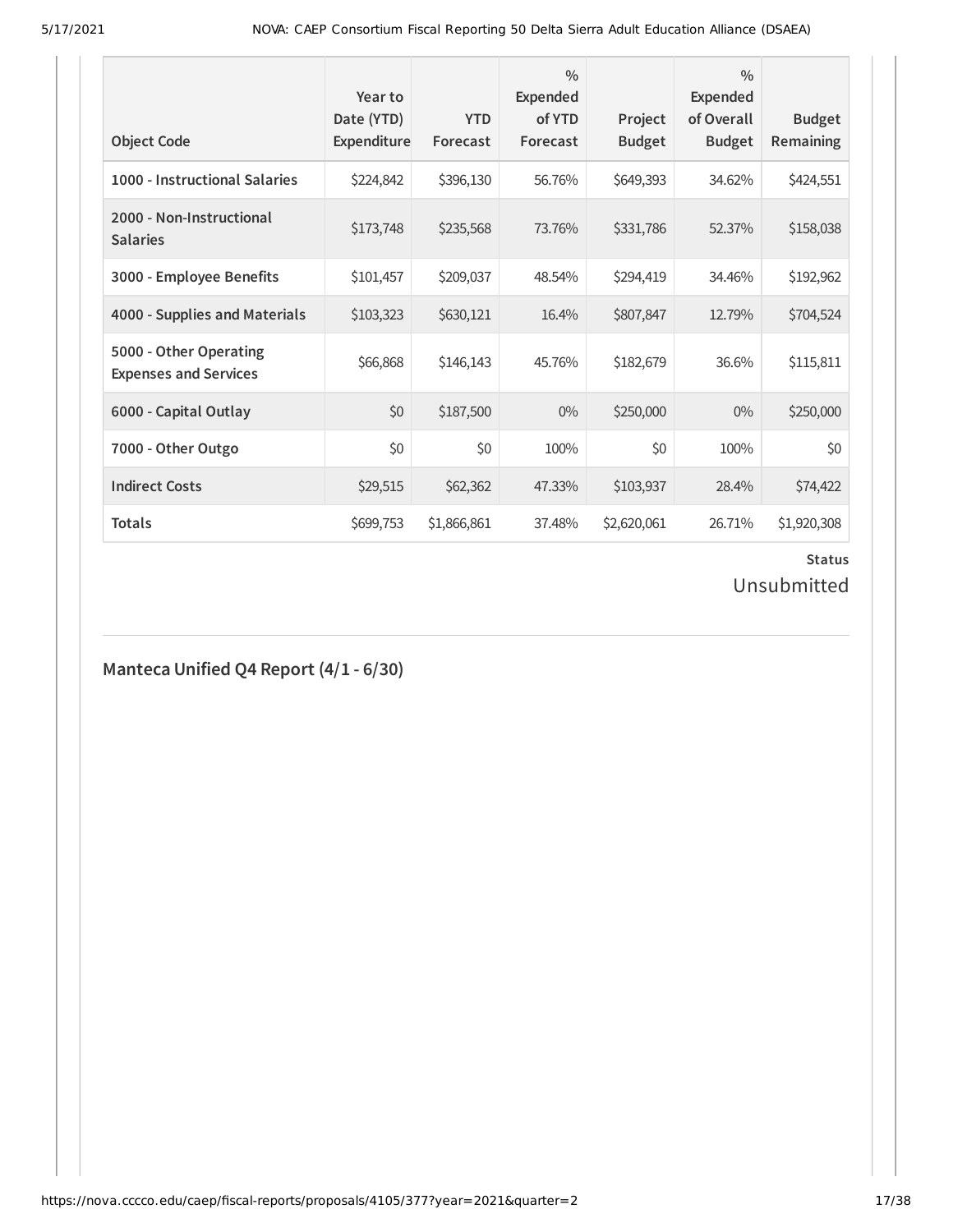| <b>Object Code</b>                                     | Year to<br>Date (YTD)<br>Expenditure | <b>YTD</b><br>Forecast | $\frac{0}{0}$<br><b>Expended</b><br>of YTD<br>Forecast | Project<br><b>Budget</b> | $\frac{0}{0}$<br>Expended<br>of Overall<br><b>Budget</b> | <b>Budget</b><br>Remaining |  |
|--------------------------------------------------------|--------------------------------------|------------------------|--------------------------------------------------------|--------------------------|----------------------------------------------------------|----------------------------|--|
| 1000 - Instructional Salaries                          | \$224,842                            | \$649,393              | 34.62%                                                 | \$649,393                | 34.62%                                                   | \$424,551                  |  |
| 2000 - Non-Instructional<br><b>Salaries</b>            | \$173,748                            | \$331,786              | 52.37%                                                 | \$331,786                | 52.37%                                                   | \$158,038                  |  |
| 3000 - Employee Benefits                               | \$101,457                            | \$294,419              | 34.46%                                                 | \$294,419                | 34.46%                                                   | \$192,962                  |  |
| 4000 - Supplies and Materials                          | \$103,323                            | \$807,847              | 12.79%                                                 | \$807,847                | 12.79%                                                   | \$704,524                  |  |
| 5000 - Other Operating<br><b>Expenses and Services</b> | \$66,868                             | \$182,679              | 36.6%                                                  | \$182,679                | 36.6%                                                    | \$115,811                  |  |
| 6000 - Capital Outlay                                  | \$0                                  | \$250,000              | $0\%$                                                  | \$250,000                | $0\%$                                                    | \$250,000                  |  |
| 7000 - Other Outgo                                     | \$0                                  | \$0                    | 100%                                                   | \$0                      | 100%                                                     | \$0                        |  |
| <b>Indirect Costs</b>                                  | \$29,515                             | \$103,937              | 28.4%                                                  | \$103,937                | 28.4%                                                    | \$74,422                   |  |
| <b>Totals</b>                                          | \$699,753                            | \$2,620,061            | 26.71%                                                 | \$2,620,061              | 26.71%                                                   | \$1,920,308                |  |
| <b>Status</b><br>Unsubmitted                           |                                      |                        |                                                        |                          |                                                          |                            |  |

## **River Delta Joint Unified**

**River Delta Joint Unified Q1 Report (7/1 - 9/30)**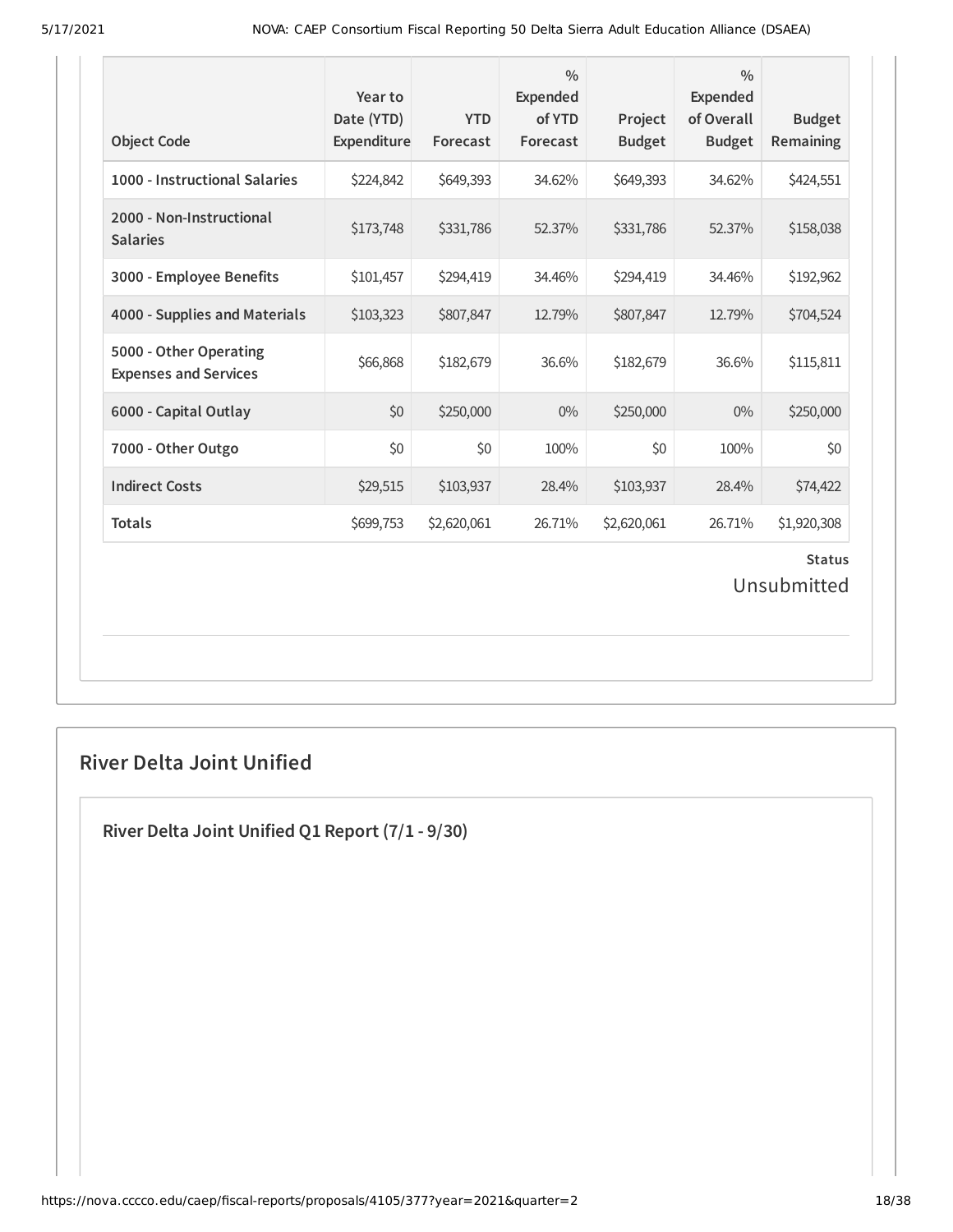| <b>Object Code</b>                                     | Year to<br>Date (YTD)<br>Expenditure | <b>YTD</b><br>Forecast | $\frac{0}{0}$<br>Expended<br>of YTD<br>Forecast | Project<br><b>Budget</b> | $\frac{0}{0}$<br>Expended<br>of Overall<br><b>Budget</b> | <b>Budget</b><br>Remaining |
|--------------------------------------------------------|--------------------------------------|------------------------|-------------------------------------------------|--------------------------|----------------------------------------------------------|----------------------------|
| 1000 - Instructional Salaries                          | \$1,435                              | \$10,000               | 14.35%                                          | \$40,000                 | 3.59%                                                    | \$38,565                   |
| 2000 - Non-Instructional<br><b>Salaries</b>            | \$2,615                              | \$5,044                | 51.84%                                          | \$20,176                 | 12.96%                                                   | \$17,561                   |
| 3000 - Employee Benefits                               | \$1,328                              | \$3,750                | 35.41%                                          | \$15,000                 | 8.85%                                                    | \$13,672                   |
| 4000 - Supplies and Materials                          | \$1,368                              | \$13,813               | 9.9%                                            | \$55,253                 | 2.48%                                                    | \$53,885                   |
| 5000 - Other Operating<br><b>Expenses and Services</b> | \$3,785                              | \$750                  | 504.67%                                         | \$3,000                  | 126.17%                                                  | $\sqrt{1} - $785$          |
| 6000 - Capital Outlay                                  | \$0                                  | \$0                    | 100%                                            | \$0                      | 100%                                                     | \$0                        |
| 7000 - Other Outgo                                     | \$0                                  | \$0                    | 100%                                            | \$0                      | 100%                                                     | \$0                        |
| <b>Indirect Costs</b>                                  | \$0                                  | \$1,189                | $0\%$                                           | \$4,757                  | $0\%$                                                    | \$4,757                    |
| <b>Totals</b>                                          | \$10,531                             | \$34,547               | 30.48%                                          | \$138,186                | 7.62%                                                    | \$127,655                  |

lower expenditures due to COVID 19.

### **Status** Submitted

## **River Delta Joint Unified Q2 Report (10/1 - 12/31)**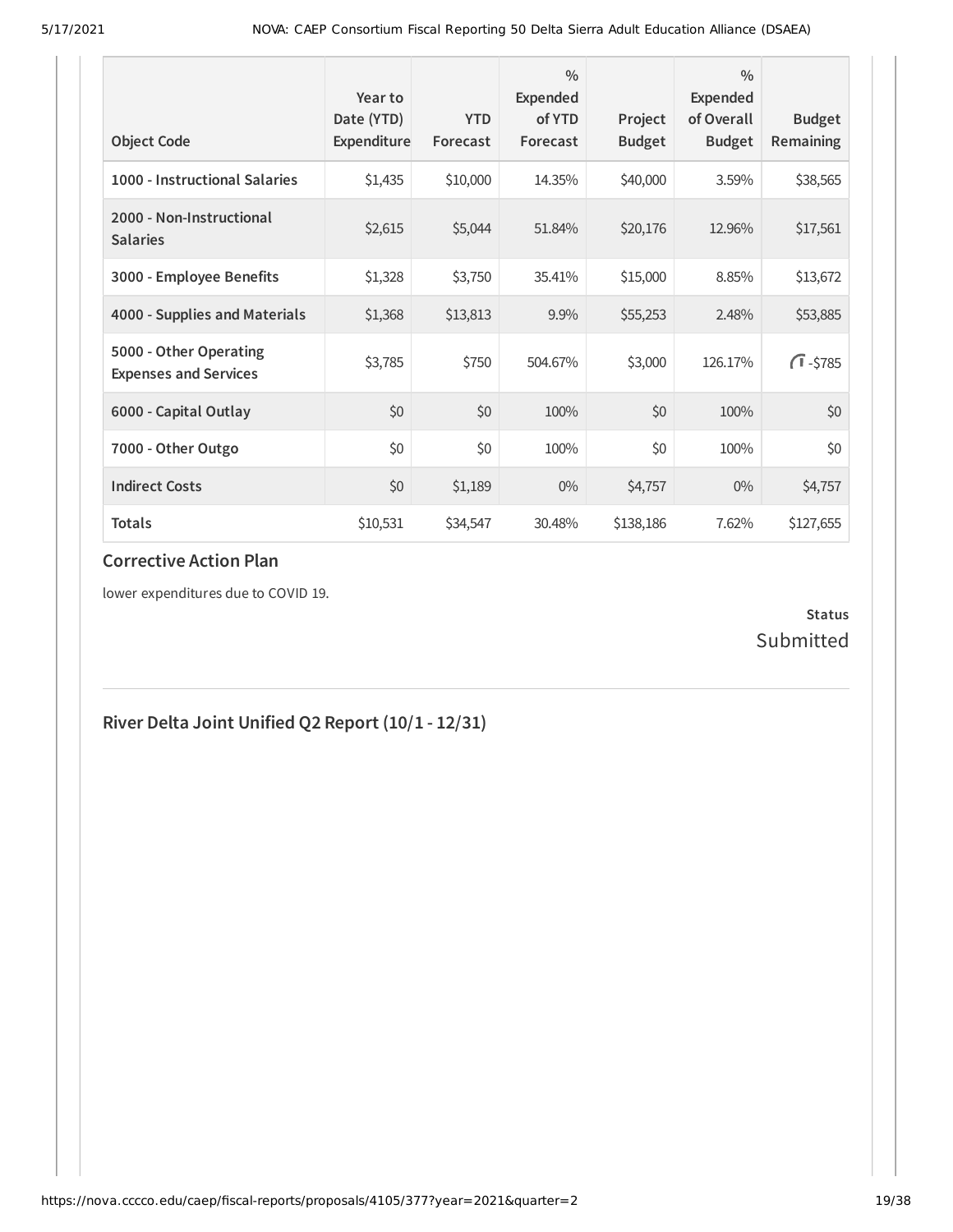| <b>Object Code</b>                                     | Year to<br>Date (YTD)<br>Expenditure | <b>YTD</b><br>Forecast | $\frac{0}{0}$<br>Expended<br>of YTD<br>Forecast | Project<br><b>Budget</b> | $\frac{0}{0}$<br>Expended<br>of Overall<br><b>Budget</b> | <b>Budget</b><br>Remaining |
|--------------------------------------------------------|--------------------------------------|------------------------|-------------------------------------------------|--------------------------|----------------------------------------------------------|----------------------------|
| 1000 - Instructional Salaries                          | \$4,792                              | \$10,000               | 47.92%                                          | \$40,000                 | 11.98%                                                   | \$35,208                   |
| 2000 - Non-Instructional<br><b>Salaries</b>            | \$3,510                              | \$5,044                | 69.59%                                          | \$20,176                 | 17.4%                                                    | \$16,666                   |
| 3000 - Employee Benefits                               | \$2,221                              | \$3,750                | 59.23%                                          | \$15,000                 | 14.81%                                                   | \$12,779                   |
| 4000 - Supplies and Materials                          | \$2,041                              | \$13,813               | 14.78%                                          | \$55,253                 | 3.69%                                                    | \$53,212                   |
| 5000 - Other Operating<br><b>Expenses and Services</b> | \$15,485                             | \$750                  | 2,064.67%                                       | \$3,000                  | 516.17%                                                  | $\sqrt{1} - $12,485$       |
| 6000 - Capital Outlay                                  | \$0                                  | \$0                    | 100%                                            | \$0                      | 100%                                                     | \$0                        |
| 7000 - Other Outgo                                     | \$0                                  | \$0                    | 100%                                            | \$0                      | 100%                                                     | \$0                        |
| <b>Indirect Costs</b>                                  | \$0                                  | \$1,189                | $0\%$                                           | \$4,757                  | $0\%$                                                    | \$4,757                    |
| <b>Totals</b>                                          | \$28,049                             | \$34,547               | 81.19%                                          | \$138,186                | 20.3%                                                    | \$110,137                  |

This expenditure fell below target because our travel and conferences have been greatly limited due to the pandemic. **Summary of Activities:**

Wind River Adult school continues to provide ESL and High School Diploma classes.

**Status** Submitted

## **Allocation Year Closeout: 2018-19**

I have reviewed the financial reports for my agency and confirm that all funds for this allocation year have been spent.

**2018-19 Reverted Funds:**

\$0

**2018-19 Status** Closed

**Submitting Authority** Nicholas Casey

**River Delta Joint Unified Q3 Report (1/1 - 3/31)**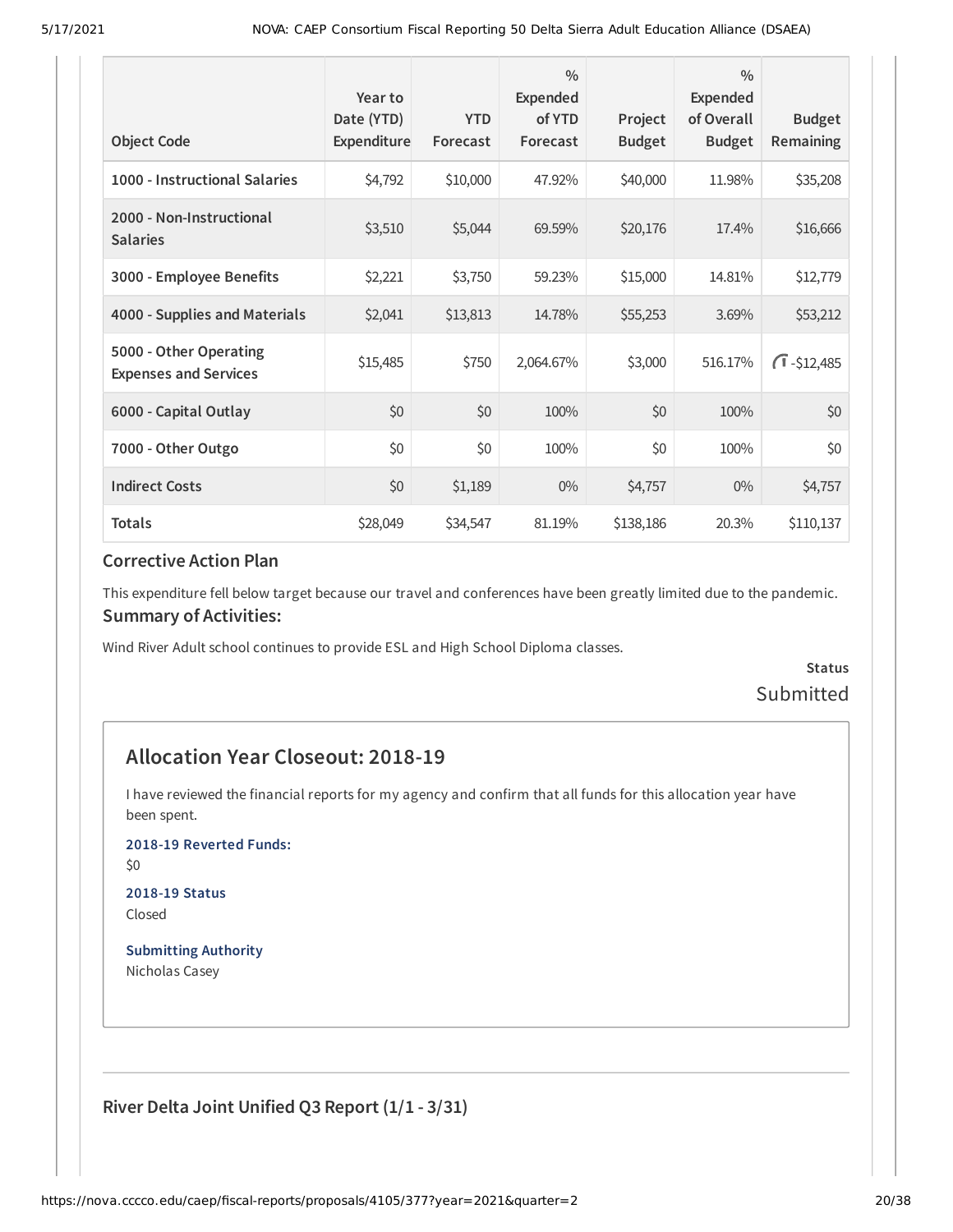| <b>Object Code</b>                                     | Year to<br>Date (YTD)<br>Expenditure | <b>YTD</b><br>Forecast | $\frac{0}{0}$<br>Expended<br>of YTD<br>Forecast | Project<br><b>Budget</b> | $\frac{0}{0}$<br>Expended<br>of Overall<br><b>Budget</b> | <b>Budget</b><br><b>Remaining</b> |
|--------------------------------------------------------|--------------------------------------|------------------------|-------------------------------------------------|--------------------------|----------------------------------------------------------|-----------------------------------|
| 1000 - Instructional Salaries                          | \$8,918                              | \$10,000               | 89.18%                                          | \$40,000                 | 22.3%                                                    | \$31,082                          |
| 2000 - Non-Instructional<br><b>Salaries</b>            | \$7,086                              | \$5,044                | 140.48%                                         | \$20,176                 | 35.12%                                                   | \$13,090                          |
| 3000 - Employee Benefits                               | \$4,446                              | \$3,750                | 118.56%                                         | \$15,000                 | 29.64%                                                   | \$10,554                          |
| 4000 - Supplies and Materials                          | \$2,348                              | \$13,813               | 17%                                             | \$55,253                 | 4.25%                                                    | \$52,905                          |
| 5000 - Other Operating<br><b>Expenses and Services</b> | \$17,136                             | \$750                  | 2,284.8%                                        | \$3,000                  | 571.2%                                                   | $\sqrt{1} - $14,136$              |
| 6000 - Capital Outlay                                  | \$0                                  | \$0                    | 100%                                            | \$0                      | 100%                                                     | \$0                               |
| 7000 - Other Outgo                                     | \$0                                  | \$0                    | 100%                                            | \$0                      | 100%                                                     | \$0                               |
| <b>Indirect Costs</b>                                  | \$0                                  | \$1,189                | $0\%$                                           | \$4,757                  | $0\%$                                                    | \$4,757                           |
| <b>Totals</b>                                          | \$39,934                             | \$34,547               | 115.59%                                         | \$138,186                | 28.9%                                                    | \$98,252                          |

This expenditure fell below target because our travel and conferences have been greatly limited due to the pandemic. **Summary of Activities:**

Wind River continues to provide ESL and High School Diploma classes.

**Status Submitted** 

### **River Delta Joint Unified Q4 Report (4/1 - 6/30)**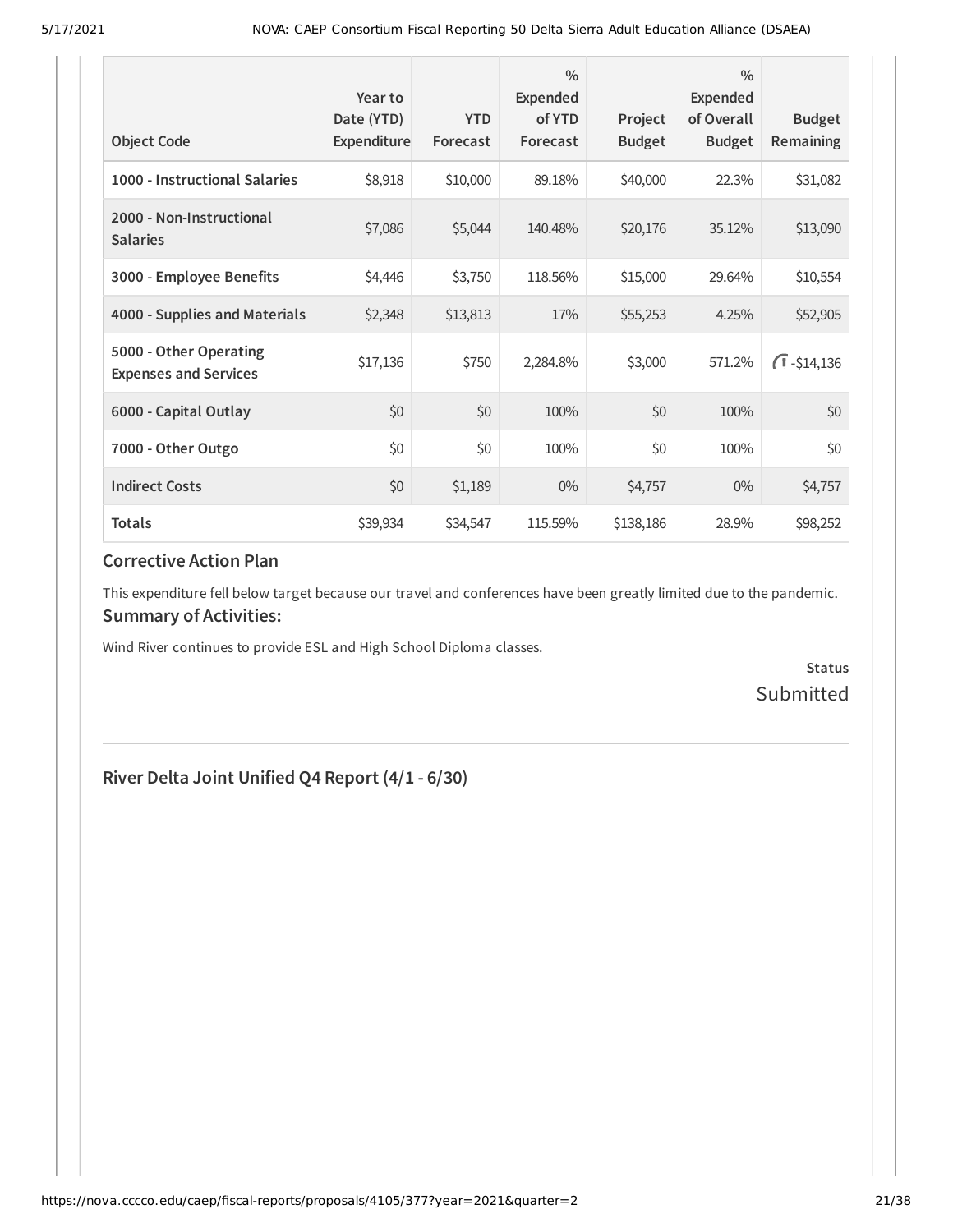| <b>Object Code</b>                                     | Year to<br>Date (YTD)<br>Expenditure | <b>YTD</b><br>Forecast | $\frac{0}{0}$<br><b>Expended</b><br>of YTD<br>Forecast | Project<br><b>Budget</b> | $\frac{0}{0}$<br><b>Expended</b><br>of Overall<br><b>Budget</b> | <b>Budget</b><br>Remaining |  |
|--------------------------------------------------------|--------------------------------------|------------------------|--------------------------------------------------------|--------------------------|-----------------------------------------------------------------|----------------------------|--|
| 1000 - Instructional Salaries                          | \$8,918                              | \$10,000               | 89.18%                                                 | \$40,000                 | 22.3%                                                           | \$31,082                   |  |
| 2000 - Non-Instructional<br><b>Salaries</b>            | \$7,086                              | \$5,044                | 140.48%                                                | \$20,176                 | 35.12%                                                          | \$13,090                   |  |
| 3000 - Employee Benefits                               | \$4,446                              | \$3,750                | 118.56%                                                | \$15,000                 | 29.64%                                                          | \$10,554                   |  |
| 4000 - Supplies and Materials                          | \$2,348                              | \$13,813               | 17%                                                    | \$55,253                 | 4.25%                                                           | \$52,905                   |  |
| 5000 - Other Operating<br><b>Expenses and Services</b> | \$17,136                             | \$750                  | 2,284.8%                                               | \$3,000                  | 571.2%                                                          | $\bigcap$ -\$14,136        |  |
| 6000 - Capital Outlay                                  | \$0                                  | \$0                    | 100%                                                   | \$0                      | 100%                                                            | \$0                        |  |
| 7000 - Other Outgo                                     | \$0                                  | \$0                    | 100%                                                   | \$0                      | 100%                                                            | \$0                        |  |
| <b>Indirect Costs</b>                                  | \$0                                  | \$1,189                | $0\%$                                                  | \$4,757                  | 0%                                                              | \$4,757                    |  |
| <b>Totals</b>                                          | \$39,934                             | \$34,547               | 115.59%                                                | \$138,186                | 28.9%                                                           | \$98,252                   |  |
| <b>Status</b><br>Unsubmitted                           |                                      |                        |                                                        |                          |                                                                 |                            |  |

## **San Joaquin Co. Oice of Education**

**San Joaquin Co.Oice of Education Q1 Report (7/1 - 9/30)**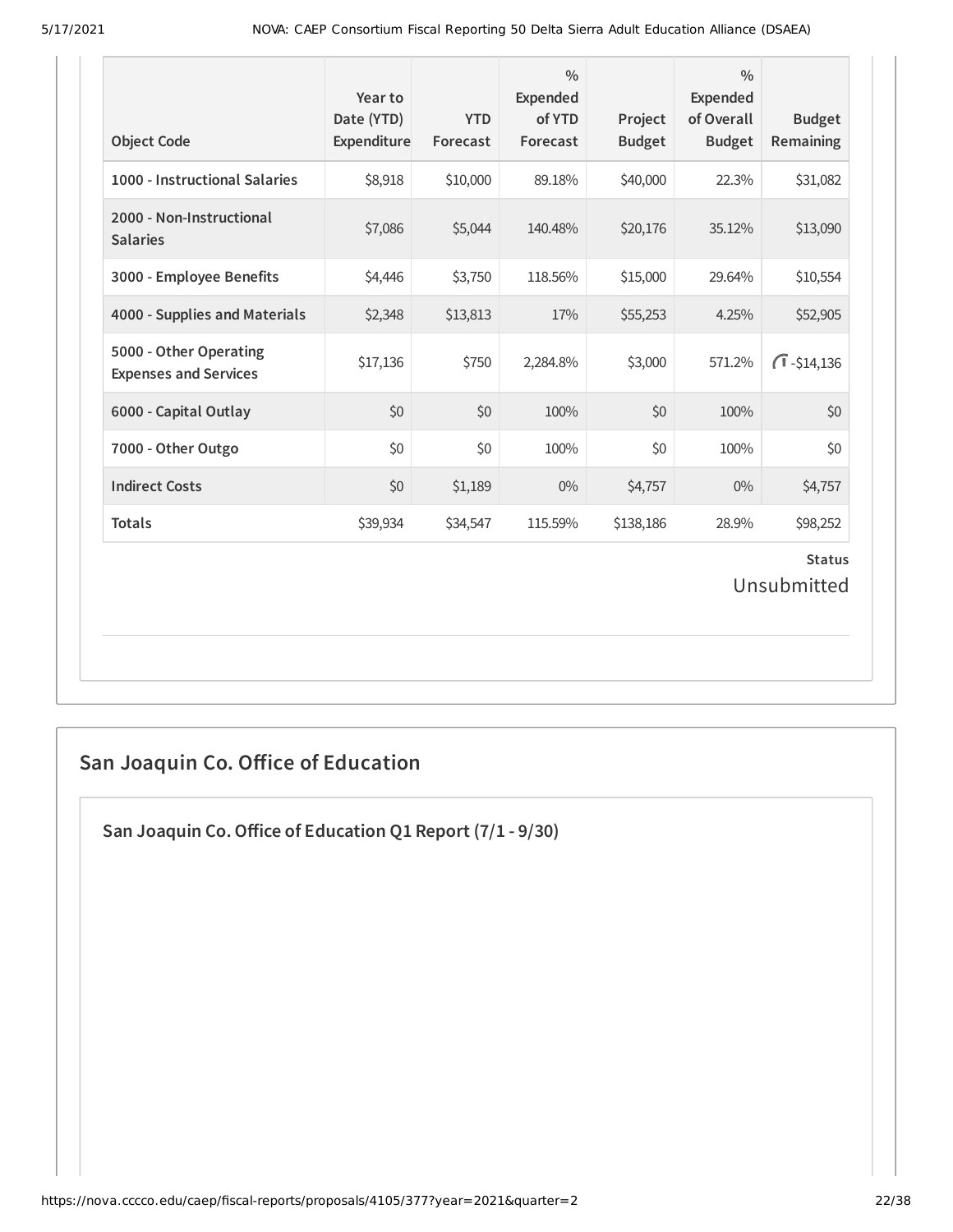| <b>Object Code</b>                                     | Year to<br>Date (YTD)<br>Expenditure | <b>YTD</b><br>Forecast | $\frac{0}{0}$<br>Expended<br>of YTD<br>Forecast | Project<br><b>Budget</b> | $\frac{0}{0}$<br>Expended<br>of Overall<br><b>Budget</b> | <b>Budget</b><br><b>Remaining</b> |
|--------------------------------------------------------|--------------------------------------|------------------------|-------------------------------------------------|--------------------------|----------------------------------------------------------|-----------------------------------|
| 1000 - Instructional Salaries                          | \$0                                  | \$0                    | 100%                                            | \$0                      | 100%                                                     | \$0                               |
| 2000 - Non-Instructional<br><b>Salaries</b>            | \$0                                  | \$0                    | 100%                                            | \$0                      | 100%                                                     | \$0                               |
| 3000 - Employee Benefits                               | \$0                                  | \$0                    | 100%                                            | \$0                      | 100%                                                     | \$0                               |
| 4000 - Supplies and Materials                          | \$0                                  | \$0                    | 100%                                            | \$73,066                 | $0\%$                                                    | \$73,066                          |
| 5000 - Other Operating<br><b>Expenses and Services</b> | \$0                                  | \$0                    | 100%                                            | \$6,708                  | $0\%$                                                    | \$6,708                           |
| 6000 - Capital Outlay                                  | \$0                                  | \$0                    | 100%                                            | \$30,000                 | $0\%$                                                    | \$30,000                          |
| 7000 - Other Outgo                                     | \$0                                  | \$0                    | 100%                                            | \$0                      | 100%                                                     | \$0                               |
| <b>Indirect Costs</b>                                  | \$0                                  | \$0                    | 100%                                            | \$3,989                  | $0\%$                                                    | \$3,989                           |
| <b>Totals</b>                                          | \$0                                  | \$0                    | 100%                                            | \$113,763                | $0\%$                                                    | \$113,763                         |

Expenditures fell below target due to COVID 19.

### **Status** Submitted

**San Joaquin Co.Oice of Education Q2 Report (10/1 - 12/31)**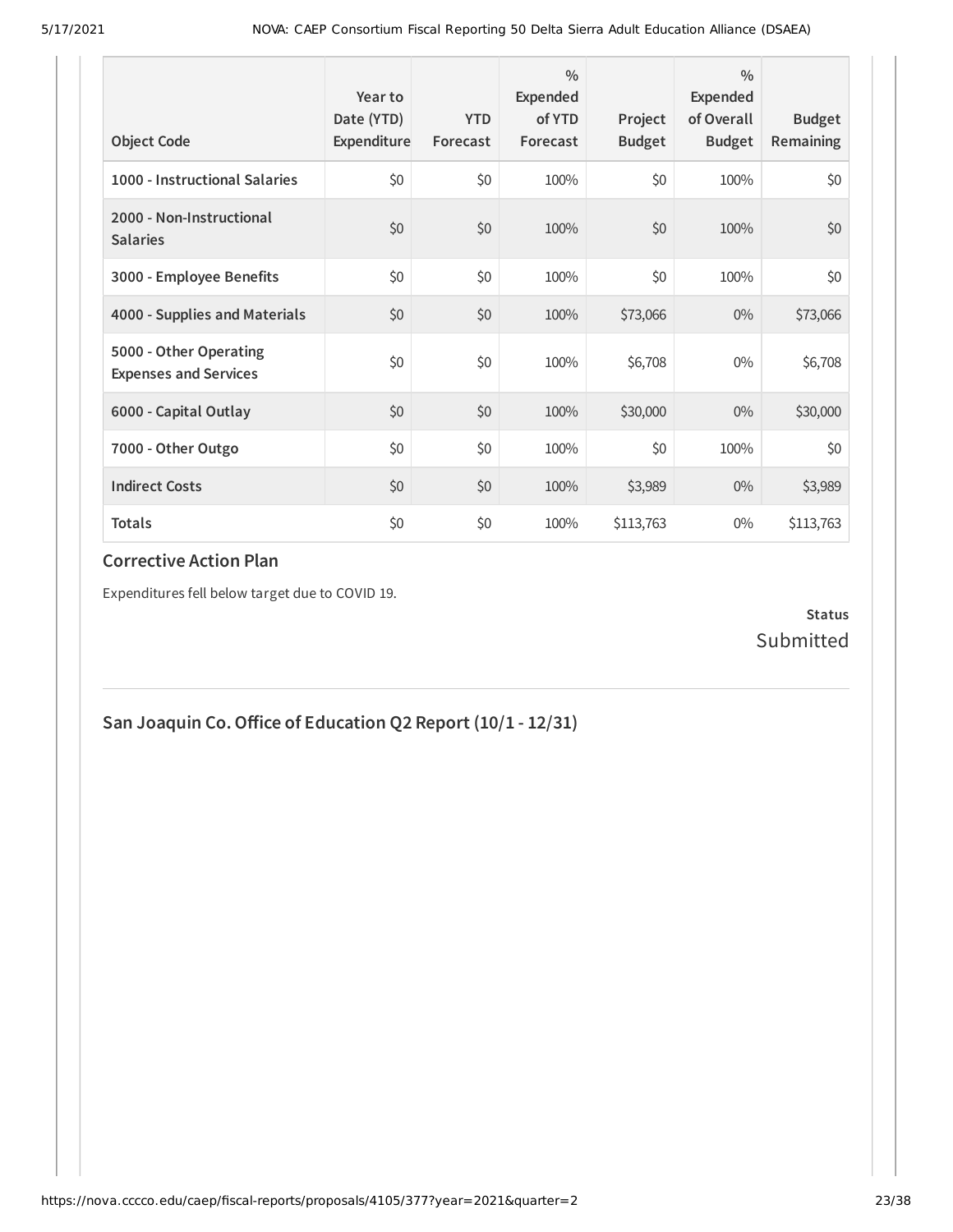| <b>Object Code</b>                                     | Year to<br>Date (YTD)<br>Expenditure | <b>YTD</b><br>Forecast | $\frac{0}{0}$<br>Expended<br>of YTD<br>Forecast | Project<br><b>Budget</b> | $\frac{0}{0}$<br>Expended<br>of Overall<br><b>Budget</b> | <b>Budget</b><br><b>Remaining</b> |
|--------------------------------------------------------|--------------------------------------|------------------------|-------------------------------------------------|--------------------------|----------------------------------------------------------|-----------------------------------|
| 1000 - Instructional Salaries                          | \$0                                  | \$0                    | 100%                                            | \$0                      | 100%                                                     | \$0                               |
| 2000 - Non-Instructional<br><b>Salaries</b>            | \$0                                  | \$0                    | 100%                                            | \$0                      | 100%                                                     | \$0                               |
| 3000 - Employee Benefits                               | \$0                                  | \$0                    | 100%                                            | \$0                      | 100%                                                     | \$0                               |
| 4000 - Supplies and Materials                          | \$0                                  | \$24,112               | $0\%$                                           | \$73,066                 | $0\%$                                                    | \$73,066                          |
| 5000 - Other Operating<br><b>Expenses and Services</b> | \$6,708                              | \$2,214                | 303.03%                                         | \$6,708                  | 100%                                                     | \$0                               |
| 6000 - Capital Outlay                                  | \$0                                  | \$9,900                | $0\%$                                           | \$30,000                 | $0\%$                                                    | \$30,000                          |
| 7000 - Other Outgo                                     | \$0                                  | \$0                    | 100%                                            | \$0                      | 100%                                                     | \$0                               |
| <b>Indirect Costs</b>                                  | \$335                                | \$1,316                | 25.45%                                          | \$3,989                  | 8.4%                                                     | \$3,654                           |
| <b>Totals</b>                                          | \$7,043                              | \$37,542               | 18.76%                                          | \$113,763                | 6.19%                                                    | \$106,720                         |

The SJCOE is working on spending down the funds based on the annual and three-year plan. All activities align with the annual three-year plan.

## **Status** Submitted

### **Allocation Year Closeout: 2018-19**

I have reviewed the financial reports for my agency and confirm that all funds for this allocation year have been spent.

**2018-19 Reverted Funds:**

\$0

**2018-19 Status** Closed

**Submitting Authority** Tony Damele, Coordinator

**San Joaquin Co.Oice of Education Q3 Report (1/1 - 3/31)**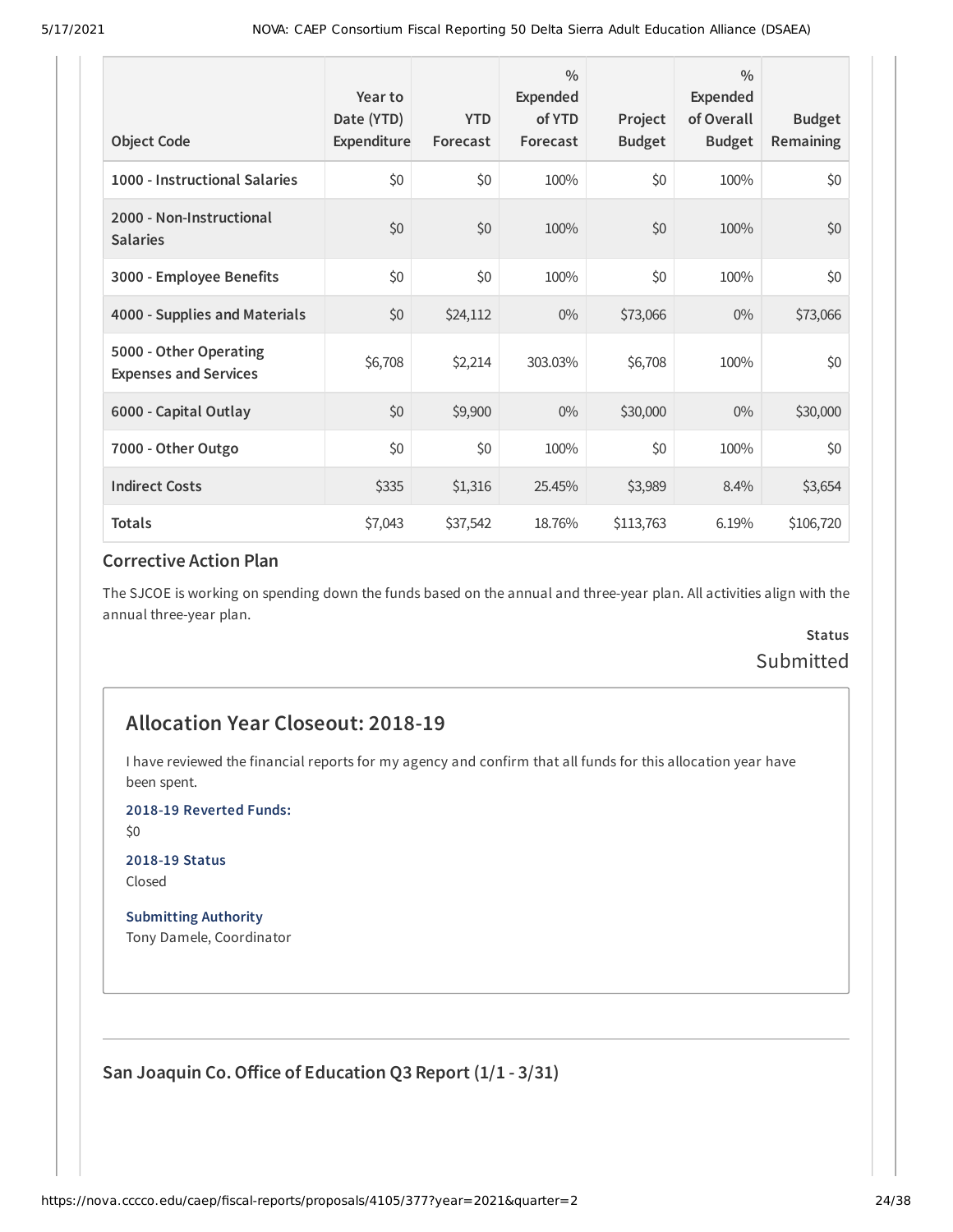| <b>Object Code</b>                                     | Year to<br>Date (YTD)<br>Expenditure | <b>YTD</b><br>Forecast | $\frac{0}{0}$<br>Expended<br>of YTD<br>Forecast | Project<br><b>Budget</b> | $\frac{0}{0}$<br><b>Expended</b><br>of Overall<br><b>Budget</b> | <b>Budget</b><br><b>Remaining</b> |
|--------------------------------------------------------|--------------------------------------|------------------------|-------------------------------------------------|--------------------------|-----------------------------------------------------------------|-----------------------------------|
| 1000 - Instructional Salaries                          | \$0                                  | \$0                    | 100%                                            | \$0                      | 100%                                                            | \$0                               |
| 2000 - Non-Instructional<br><b>Salaries</b>            | \$0                                  | \$0                    | 100%                                            | \$0                      | 100%                                                            | \$0                               |
| 3000 - Employee Benefits                               | \$0                                  | \$0                    | 100%                                            | \$0                      | 100%                                                            | \$0                               |
| 4000 - Supplies and Materials                          | \$24,677                             | \$24,112               | 102.34%                                         | \$73,066                 | 33.77%                                                          | \$48,389                          |
| 5000 - Other Operating<br><b>Expenses and Services</b> | \$10,299                             | \$2,214                | 465.25%                                         | \$6,708                  | 153.53%                                                         | $\sqrt{1} - $3,591$               |
| 6000 - Capital Outlay                                  | \$0                                  | \$9,900                | $0\%$                                           | \$30,000                 | $0\%$                                                           | \$30,000                          |
| 7000 - Other Outgo                                     | \$0                                  | \$0                    | 100%                                            | \$0                      | 100%                                                            | \$0                               |
| <b>Indirect Costs</b>                                  | \$1,749                              | \$1,316                | 132.87%                                         | \$3,989                  | 43.85%                                                          | \$2,240                           |
| <b>Totals</b>                                          | \$36,725                             | \$37,542               | 97.82%                                          | \$113,763                | 32.28%                                                          | \$77,038                          |

It's taking vendors longer to get items to us due to covid. Therefore it is delaying the paying process. Items are in process and will arrive before the fiscal year ends.

> **Status** Unsubmitted

## **San Joaquin Co.Oice of Education Q4 Report (4/1 - 6/30)**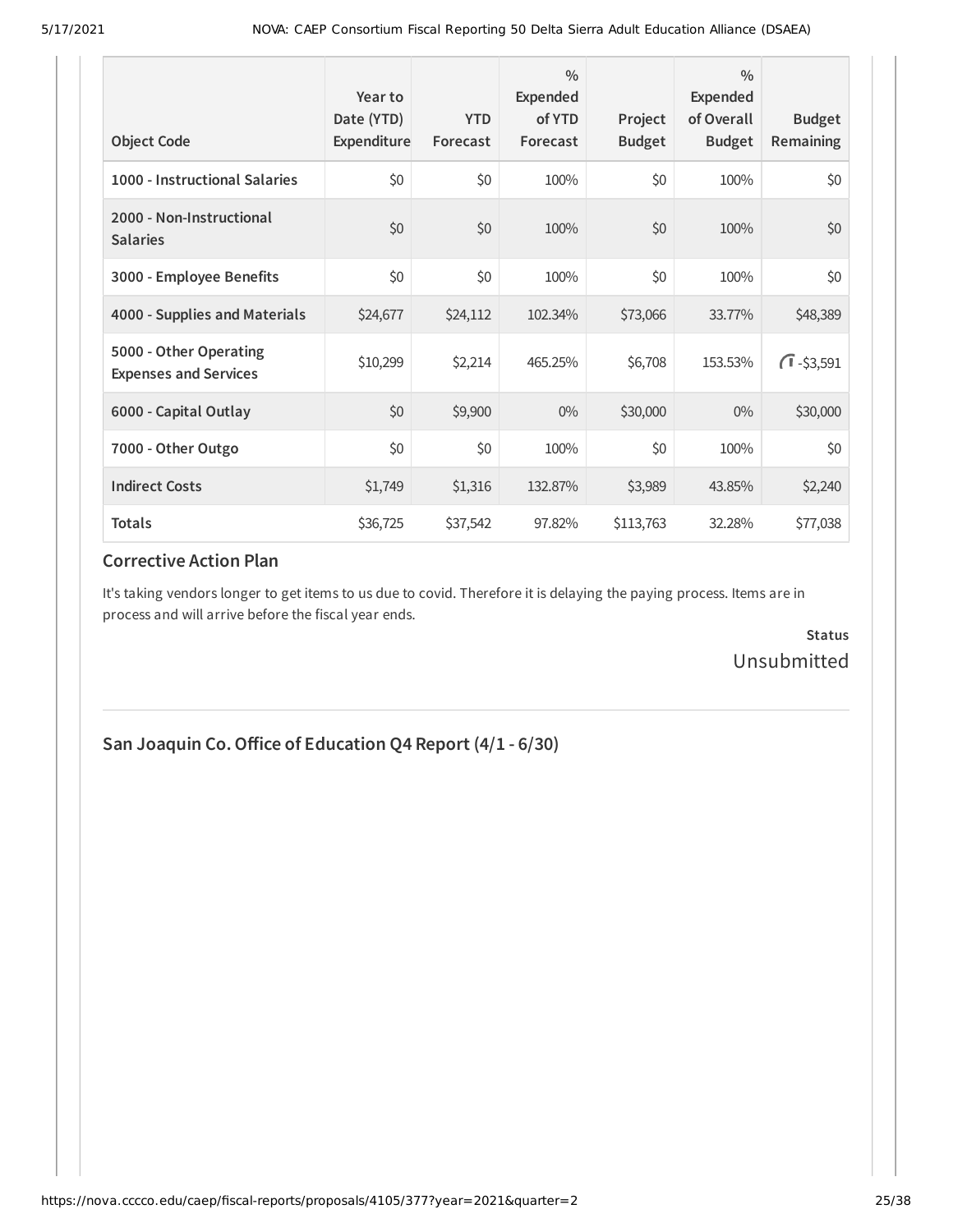| <b>Object Code</b>                                     | Year to<br>Date (YTD)<br>Expenditure | <b>YTD</b><br>Forecast | $\frac{0}{0}$<br><b>Expended</b><br>of YTD<br>Forecast | Project<br><b>Budget</b> | $\frac{0}{0}$<br><b>Expended</b><br>of Overall<br><b>Budget</b> | <b>Budget</b><br>Remaining |  |
|--------------------------------------------------------|--------------------------------------|------------------------|--------------------------------------------------------|--------------------------|-----------------------------------------------------------------|----------------------------|--|
| 1000 - Instructional Salaries                          | \$0                                  | \$0                    | 100%                                                   | \$0                      | 100%                                                            | \$0                        |  |
| 2000 - Non-Instructional<br><b>Salaries</b>            | \$0                                  | \$0                    | 100%                                                   | \$0                      | 100%                                                            | \$0                        |  |
| 3000 - Employee Benefits                               | \$0                                  | \$0                    | 100%                                                   | \$0                      | 100%                                                            | \$0                        |  |
| 4000 - Supplies and Materials                          | \$24,677                             | \$24,842               | 99.33%                                                 | \$73,066                 | 33.77%                                                          | \$48,389                   |  |
| 5000 - Other Operating<br><b>Expenses and Services</b> | \$10,299                             | \$2,214                | 465.25%                                                | \$6,708                  | 153.53%                                                         | $\sqrt{1} - $3,591$        |  |
| 6000 - Capital Outlay                                  | \$0                                  | \$10,200               | $0\%$                                                  | \$30,000                 | 0%                                                              | \$30,000                   |  |
| 7000 - Other Outgo                                     | \$0                                  | \$0                    | 100%                                                   | \$0                      | 100%                                                            | \$0                        |  |
| <b>Indirect Costs</b>                                  | \$1,749                              | \$1,356                | 128.96%                                                | \$3,989                  | 43.85%                                                          | \$2,240                    |  |
| <b>Totals</b>                                          | \$36,725                             | \$38,612               | 95.11%                                                 | \$113,763                | 32.28%                                                          | \$77,038                   |  |
| <b>Status</b><br>Unsubmitted                           |                                      |                        |                                                        |                          |                                                                 |                            |  |

## **San Joaquin Delta CCD**

**San Joaquin Delta CCD Q1 Report (7/1 - 9/30)**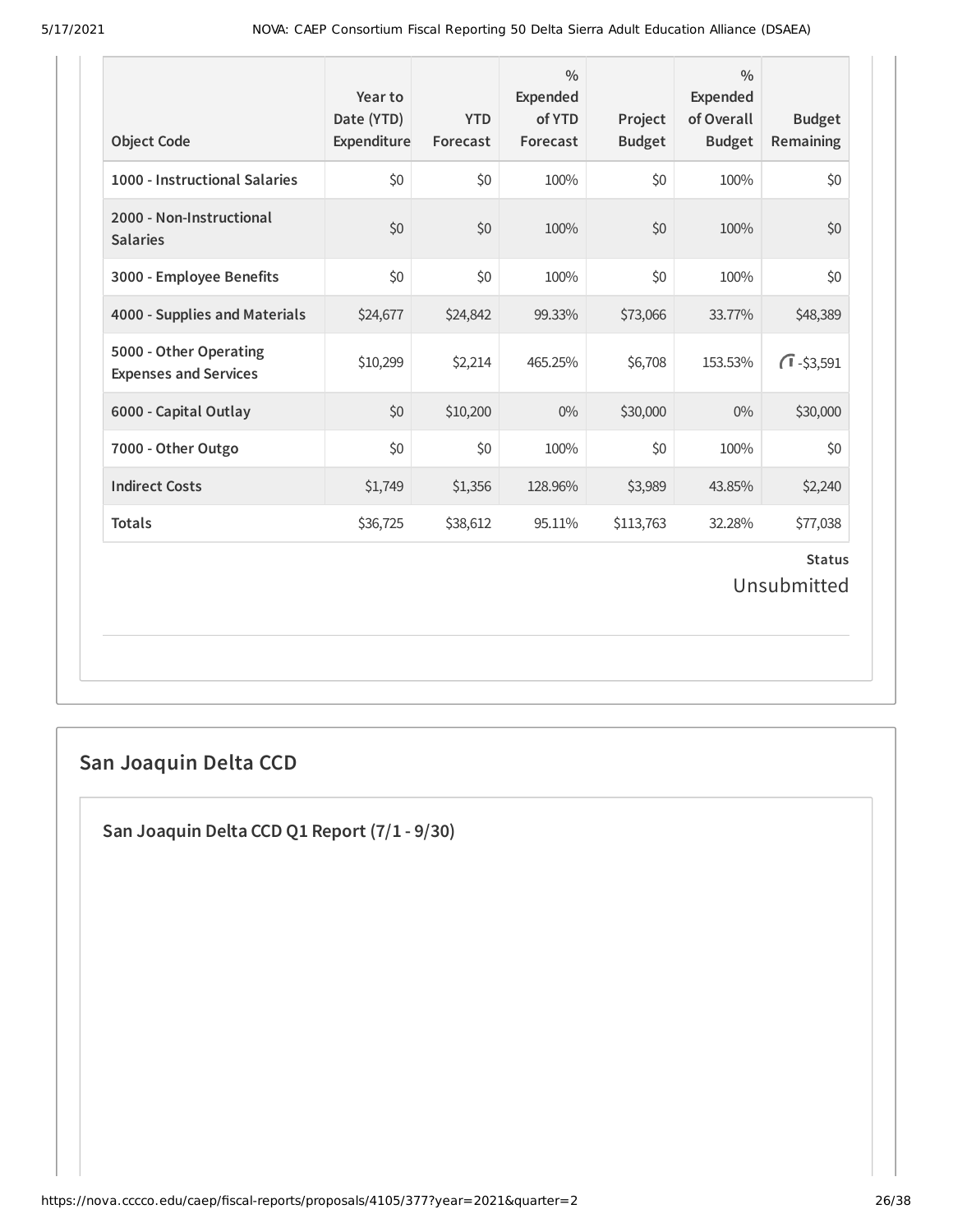| <b>Object Code</b>                                     | Year to<br>Date (YTD)<br>Expenditure | <b>YTD</b><br>Forecast | $\frac{0}{0}$<br>Expended<br>of YTD<br>Forecast | Project<br><b>Budget</b> | $\frac{0}{0}$<br>Expended<br>of Overall<br><b>Budget</b> | <b>Budget</b><br><b>Remaining</b> |
|--------------------------------------------------------|--------------------------------------|------------------------|-------------------------------------------------|--------------------------|----------------------------------------------------------|-----------------------------------|
| 1000 - Instructional Salaries                          | \$0                                  | \$0                    | 100%                                            | \$30,000                 | $0\%$                                                    | \$30,000                          |
| 2000 - Non-Instructional<br><b>Salaries</b>            | \$22,990                             | \$0                    | 100%                                            | \$138,040                | 16.65%                                                   | \$115,050                         |
| 3000 - Employee Benefits                               | \$7,634                              | \$0                    | 100%                                            | \$117,674                | 6.49%                                                    | \$110,040                         |
| 4000 - Supplies and Materials                          | \$0                                  | \$0                    | 100%                                            | \$29,698                 | $0\%$                                                    | \$29,698                          |
| 5000 - Other Operating<br><b>Expenses and Services</b> | \$6,372                              | \$0                    | 100%                                            | \$200,000                | 3.19%                                                    | \$193,628                         |
| 6000 - Capital Outlay                                  | \$0                                  | \$0                    | 100%                                            | \$0                      | 100%                                                     | \$0                               |
| 7000 - Other Outgo                                     | \$0                                  | \$0                    | 100%                                            | \$0                      | 100%                                                     | \$0                               |
| <b>Indirect Costs</b>                                  | \$1,850                              | \$0                    | 100%                                            | \$25,771                 | 7.18%                                                    | \$23,921                          |
| <b>Totals</b>                                          | \$38,846                             | \$0                    | 100%                                            | \$541,183                | 7.18%                                                    | \$502,337                         |

Low expenditures due to COVID19.

#### **Summary of Activities:**

All activities align with the 3 year and Annual Plan for our consortium.

**Status** Submitted

## **San Joaquin Delta CCD Q2 Report (10/1 - 12/31)**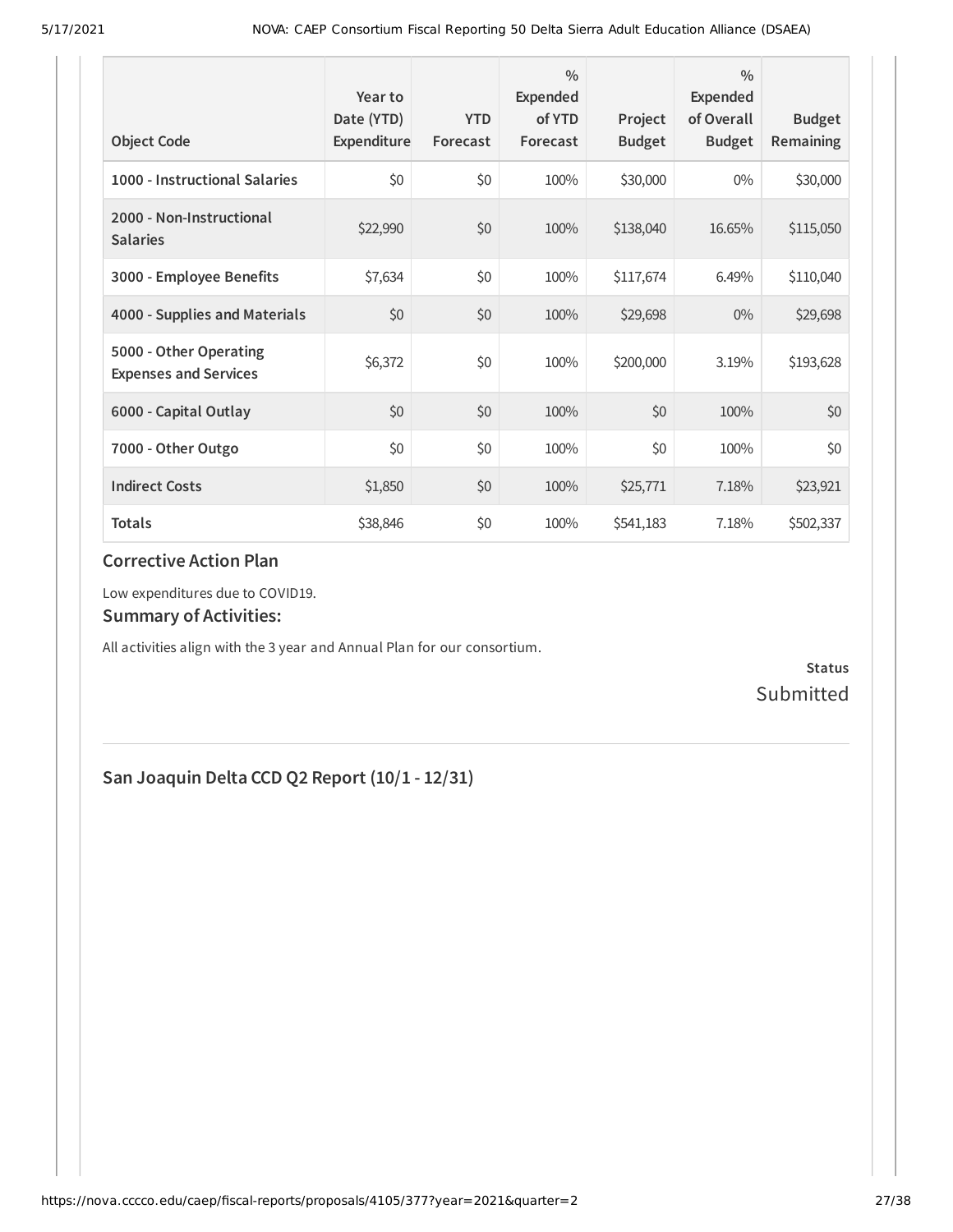| <b>Object Code</b>                                     | Year to<br>Date (YTD)<br>Expenditure | <b>YTD</b><br>Forecast | $\frac{0}{0}$<br>Expended<br>of YTD<br>Forecast | Project<br><b>Budget</b> | $\frac{0}{0}$<br><b>Expended</b><br>of Overall<br><b>Budget</b> | <b>Budget</b><br><b>Remaining</b> |
|--------------------------------------------------------|--------------------------------------|------------------------|-------------------------------------------------|--------------------------|-----------------------------------------------------------------|-----------------------------------|
| 1000 - Instructional Salaries                          | \$0                                  | \$0                    | 100%                                            | \$30,000                 | $0\%$                                                           | \$30,000                          |
| 2000 - Non-Instructional<br><b>Salaries</b>            | \$45,842                             | \$0                    | 100%                                            | \$138,040                | 33.21%                                                          | \$92,198                          |
| 3000 - Employee Benefits                               | \$15,330                             | \$0                    | 100%                                            | \$117,674                | 13.03%                                                          | \$102,344                         |
| 4000 - Supplies and Materials                          | \$0                                  | \$0                    | 100%                                            | \$29,698                 | $0\%$                                                           | \$29,698                          |
| 5000 - Other Operating<br><b>Expenses and Services</b> | \$6,372                              | \$0                    | 100%                                            | \$200,000                | 3.19%                                                           | \$193,628                         |
| 6000 - Capital Outlay                                  | \$0                                  | \$0                    | 100%                                            | \$0                      | 100%                                                            | \$0                               |
| 7000 - Other Outgo                                     | \$0                                  | \$0                    | 100%                                            | \$0                      | 100%                                                            | \$0                               |
| <b>Indirect Costs</b>                                  | \$3,377                              | \$0                    | 100%                                            | \$25,771                 | 13.1%                                                           | \$22,394                          |
| <b>Totals</b>                                          | \$70,921                             | \$0                    | 100%                                            | \$541,183                | 13.1%                                                           | \$470,262                         |

All expenditures align with our annual and three year plan. Working on spending down current carryover on streamlining transitions from Adult School to short term CTE certificate program through SB554.

### **Status** Submitted

### **Allocation Year Closeout: 2018-19**

I have reviewed the financial reports for my agency and confirm that all funds for this allocation year have been spent.

**2018-19 Reverted Funds:**

\$0

#### **2018-19 Status**

Closed

#### **Submitting Authority**

Dr. Heather Maloy, CAEP Coordinator/Project Director for DSAEA Regional Transitions

**San Joaquin Delta CCD Q3 Report (1/1 - 3/31)**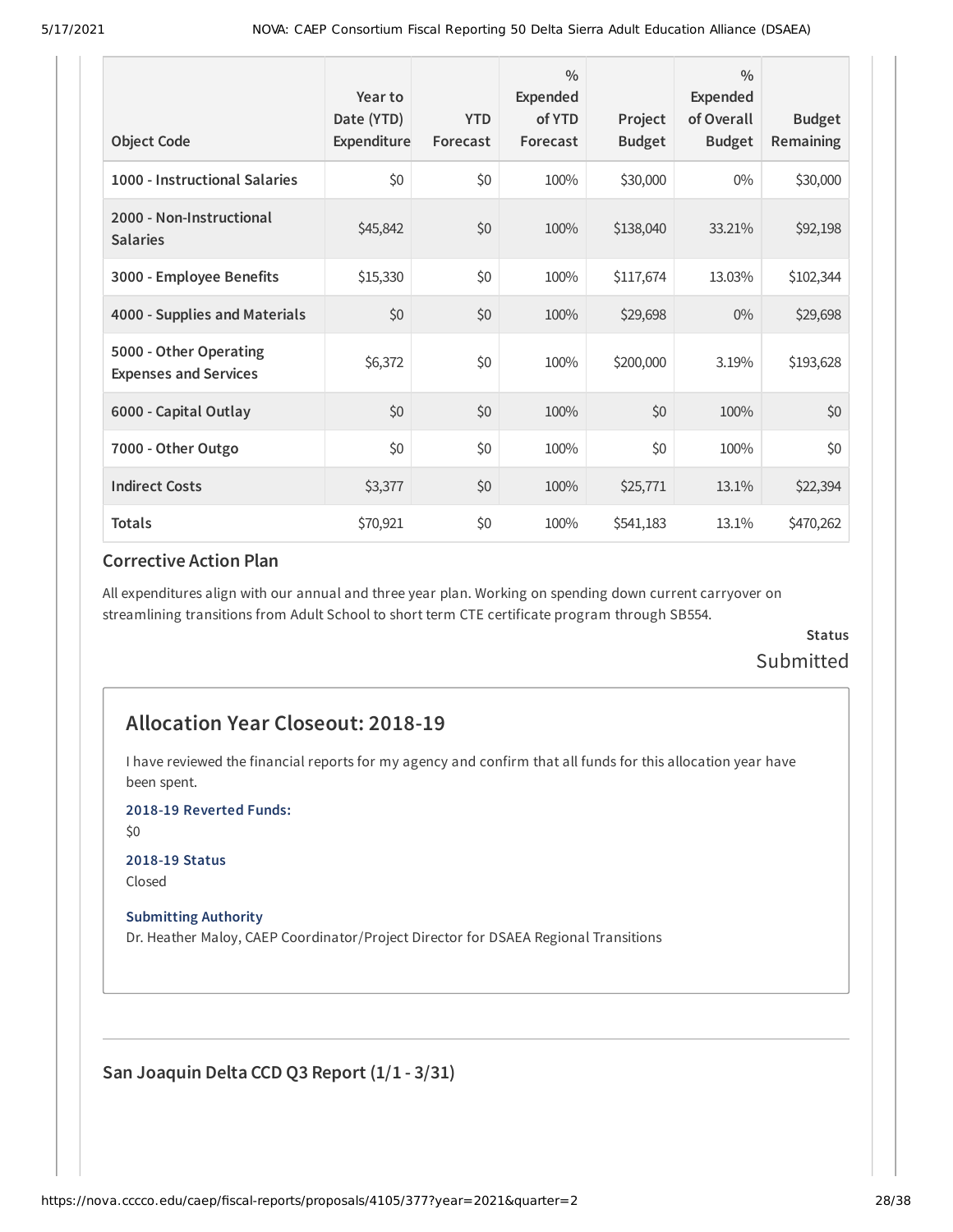| <b>Object Code</b>                                     | Year to<br>Date (YTD)<br>Expenditure | <b>YTD</b><br>Forecast | $\frac{0}{0}$<br>Expended<br>of YTD<br>Forecast | Project<br><b>Budget</b> | $\frac{0}{0}$<br><b>Expended</b><br>of Overall<br><b>Budget</b> | <b>Budget</b><br><b>Remaining</b> |
|--------------------------------------------------------|--------------------------------------|------------------------|-------------------------------------------------|--------------------------|-----------------------------------------------------------------|-----------------------------------|
| 1000 - Instructional Salaries                          | \$0                                  | \$0                    | 100%                                            | \$30,000                 | $0\%$                                                           | \$30,000                          |
| 2000 - Non-Instructional<br><b>Salaries</b>            | \$45,842                             | \$0                    | 100%                                            | \$138,040                | 33.21%                                                          | \$92,198                          |
| 3000 - Employee Benefits                               | \$15,330                             | \$0                    | 100%                                            | \$117,674                | 13.03%                                                          | \$102,344                         |
| 4000 - Supplies and Materials                          | \$0                                  | \$0                    | 100%                                            | \$29,698                 | $0\%$                                                           | \$29,698                          |
| 5000 - Other Operating<br><b>Expenses and Services</b> | \$6,372                              | \$0                    | 100%                                            | \$200,000                | 3.19%                                                           | \$193,628                         |
| 6000 - Capital Outlay                                  | \$0                                  | \$0                    | 100%                                            | \$0                      | 100%                                                            | \$0                               |
| 7000 - Other Outgo                                     | \$0                                  | \$0                    | 100%                                            | \$0                      | 100%                                                            | \$0                               |
| <b>Indirect Costs</b>                                  | \$3,377                              | \$0                    | 100%                                            | \$25,771                 | 13.1%                                                           | \$22,394                          |
| <b>Totals</b>                                          | \$70,921                             | \$0                    | 100%                                            | \$541,183                | 13.1%                                                           | \$470,262                         |

# **Status**

Unsubmitted

## **San Joaquin Delta CCD Q4 Report (4/1 - 6/30)**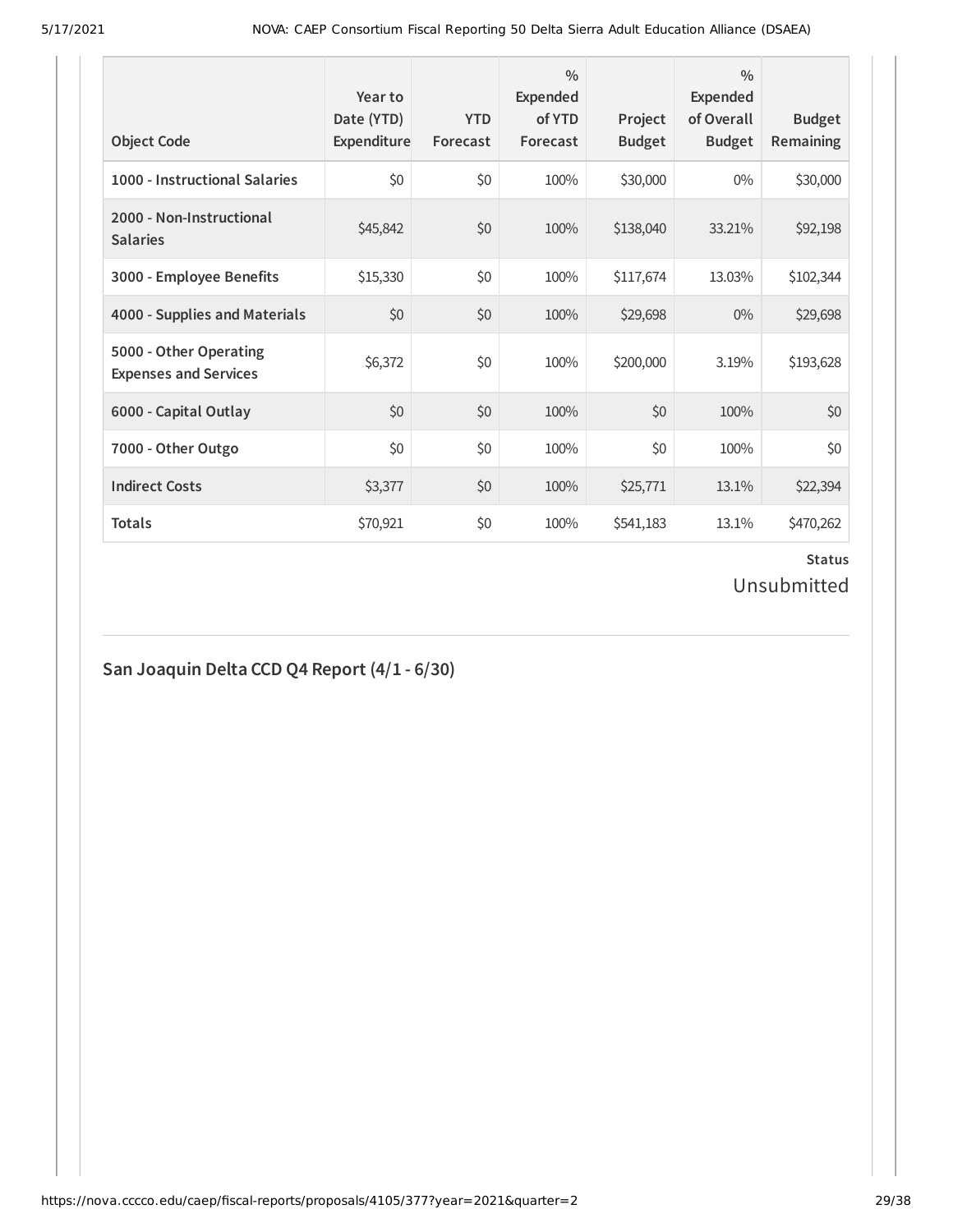| <b>Object Code</b>                                     | Year to<br>Date (YTD)<br>Expenditure | <b>YTD</b><br>Forecast | $\frac{0}{0}$<br><b>Expended</b><br>of YTD<br>Forecast | Project<br><b>Budget</b> | $\frac{0}{0}$<br><b>Expended</b><br>of Overall<br><b>Budget</b> | <b>Budget</b><br>Remaining |  |
|--------------------------------------------------------|--------------------------------------|------------------------|--------------------------------------------------------|--------------------------|-----------------------------------------------------------------|----------------------------|--|
| 1000 - Instructional Salaries                          | \$0                                  | \$0                    | 100%                                                   | \$30,000                 | $0\%$                                                           | \$30,000                   |  |
| 2000 - Non-Instructional<br><b>Salaries</b>            | \$45,842                             | \$0                    | 100%                                                   | \$138,040                | 33.21%                                                          | \$92,198                   |  |
| 3000 - Employee Benefits                               | \$15,330                             | \$0                    | 100%                                                   | \$117,674                | 13.03%                                                          | \$102,344                  |  |
| 4000 - Supplies and Materials                          | \$0                                  | \$0                    | 100%                                                   | \$29,698                 | $0\%$                                                           | \$29,698                   |  |
| 5000 - Other Operating<br><b>Expenses and Services</b> | \$6,372                              | \$0                    | 100%                                                   | \$200,000                | 3.19%                                                           | \$193,628                  |  |
| 6000 - Capital Outlay                                  | \$0                                  | \$0                    | 100%                                                   | \$0                      | 100%                                                            | \$0                        |  |
| 7000 - Other Outgo                                     | \$0                                  | \$0                    | 100%                                                   | \$0                      | 100%                                                            | \$0                        |  |
| <b>Indirect Costs</b>                                  | \$3,377                              | \$0                    | 100%                                                   | \$25,771                 | 13.1%                                                           | \$22,394                   |  |
| <b>Totals</b>                                          | \$70,921                             | \$0                    | 100%                                                   | \$541,183                | 13.1%                                                           | \$470,262                  |  |
| <b>Status</b><br>Unsubmitted                           |                                      |                        |                                                        |                          |                                                                 |                            |  |

## **Stockton Unified**

**Stockton Unified Q1 Report (7/1 - 9/30)**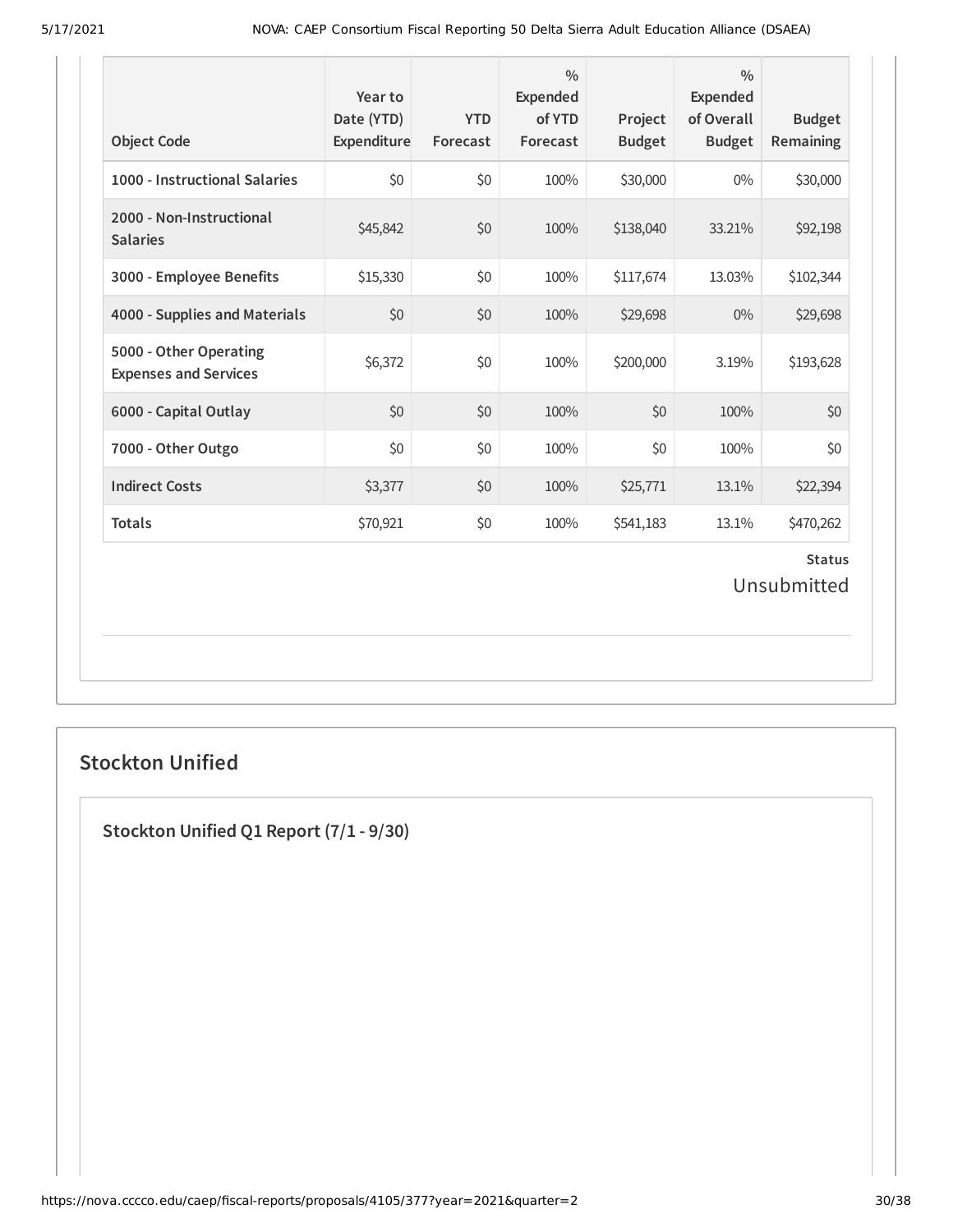| <b>Object Code</b>                                     | Year to<br>Date (YTD)<br>Expenditure | <b>YTD</b><br>Forecast | $\frac{0}{0}$<br>Expended<br>of YTD<br>Forecast | Project<br><b>Budget</b> | $\frac{0}{0}$<br><b>Expended</b><br>of Overall<br><b>Budget</b> | <b>Budget</b><br><b>Remaining</b> |
|--------------------------------------------------------|--------------------------------------|------------------------|-------------------------------------------------|--------------------------|-----------------------------------------------------------------|-----------------------------------|
| 1000 - Instructional Salaries                          | \$519,048                            | \$331,385              | 156.63%                                         | \$1,656,923              | 31.33%                                                          | \$1,137,875                       |
| 2000 - Non-Instructional<br><b>Salaries</b>            | \$94,009                             | \$90,125               | 104.31%                                         | \$360,500                | 26.08%                                                          | \$266,491                         |
| 3000 - Employee Benefits                               | \$261,093                            | \$255,684              | 102.12%                                         | \$1,022,737              | 25.53%                                                          | \$761,644                         |
| 4000 - Supplies and Materials                          | \$41,452                             | \$16,591               | 249.85%                                         | \$66,364                 | 62.46%                                                          | \$24,912                          |
| 5000 - Other Operating<br><b>Expenses and Services</b> | \$0                                  | \$358,044              | $0\%$                                           | \$1,432,175              | $0\%$                                                           | \$1,432,175                       |
| 6000 - Capital Outlay                                  | \$0                                  | \$0                    | 100%                                            | \$0                      | 100%                                                            | \$0                               |
| 7000 - Other Outgo                                     | \$0                                  | \$0                    | 100%                                            | \$0                      | 100%                                                            | \$0                               |
| <b>Indirect Costs</b>                                  | \$43,219                             | \$56,769               | 76.13%                                          | \$227,074                | 19.03%                                                          | \$183,855                         |
| <b>Totals</b>                                          | \$958,821                            | \$1,108,597            | 86.49%                                          | \$4,765,773              | 20.12%                                                          | \$3,806,952                       |

# **Status**

## Submitted

**Stockton Unified Q2 Report (10/1 - 12/31)**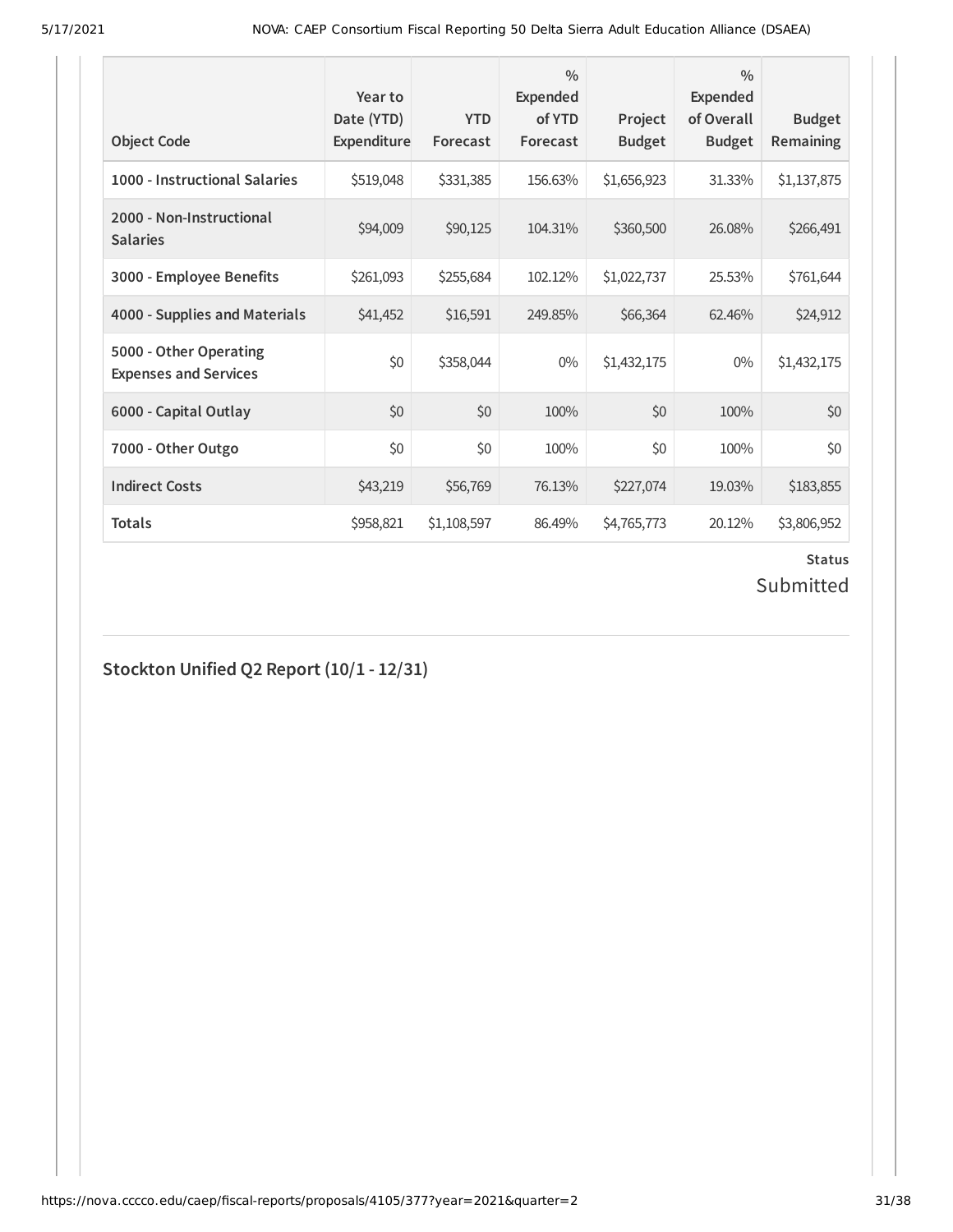| <b>Object Code</b>                                     | Year to<br>Date (YTD)<br>Expenditure | <b>YTD</b><br>Forecast | $\frac{0}{0}$<br>Expended<br>of YTD<br>Forecast | Project<br><b>Budget</b> | $\frac{0}{0}$<br>Expended<br>of Overall<br><b>Budget</b> | <b>Budget</b><br><b>Remaining</b> |
|--------------------------------------------------------|--------------------------------------|------------------------|-------------------------------------------------|--------------------------|----------------------------------------------------------|-----------------------------------|
| 1000 - Instructional Salaries                          | \$1,026,366                          | \$828,462              | 123.89%                                         | \$1,656,923              | 61.94%                                                   | \$630,557                         |
| 2000 - Non-Instructional<br><b>Salaries</b>            | \$191,315                            | \$180,250              | 106.14%                                         | \$360,500                | 53.07%                                                   | \$169,185                         |
| 3000 - Employee Benefits                               | \$527,560                            | \$511,369              | 103.17%                                         | \$1,022,737              | 51.58%                                                   | \$495,177                         |
| 4000 - Supplies and Materials                          | \$57,656                             | \$33,182               | 173.76%                                         | \$66,364                 | 86.88%                                                   | \$8,708                           |
| 5000 - Other Operating<br><b>Expenses and Services</b> | \$0                                  | \$716,088              | $0\%$                                           | \$1,432,175              | 0%                                                       | \$1,432,175                       |
| 6000 - Capital Outlay                                  | \$0                                  | \$0                    | 100%                                            | \$0                      | 100%                                                     | \$0                               |
| 7000 - Other Outgo                                     | \$0                                  | \$0                    | 100%                                            | \$0                      | 100%                                                     | \$0                               |
| <b>Indirect Costs</b>                                  | \$85,253                             | \$113,537              | 75.09%                                          | \$227,074                | 37.54%                                                   | \$141,821                         |
| <b>Totals</b>                                          | \$1,888,150                          | \$2,382,887            | 79.24%                                          | \$4,765,773              | 39.62%                                                   | \$2,877,623                       |

### **Status** Submitted

## **Allocation Year Closeout: 2018-19**

I have reviewed the financial reports for my agency and confirm that all funds for this allocation year have been spent.

**2018-19 Reverted Funds:**

\$0

## **2018-19 Status**

Closed

#### **Submitting Authority**

Jeff Dundas School For Adults, Principal

**Stockton Unified Q3 Report (1/1 - 3/31)**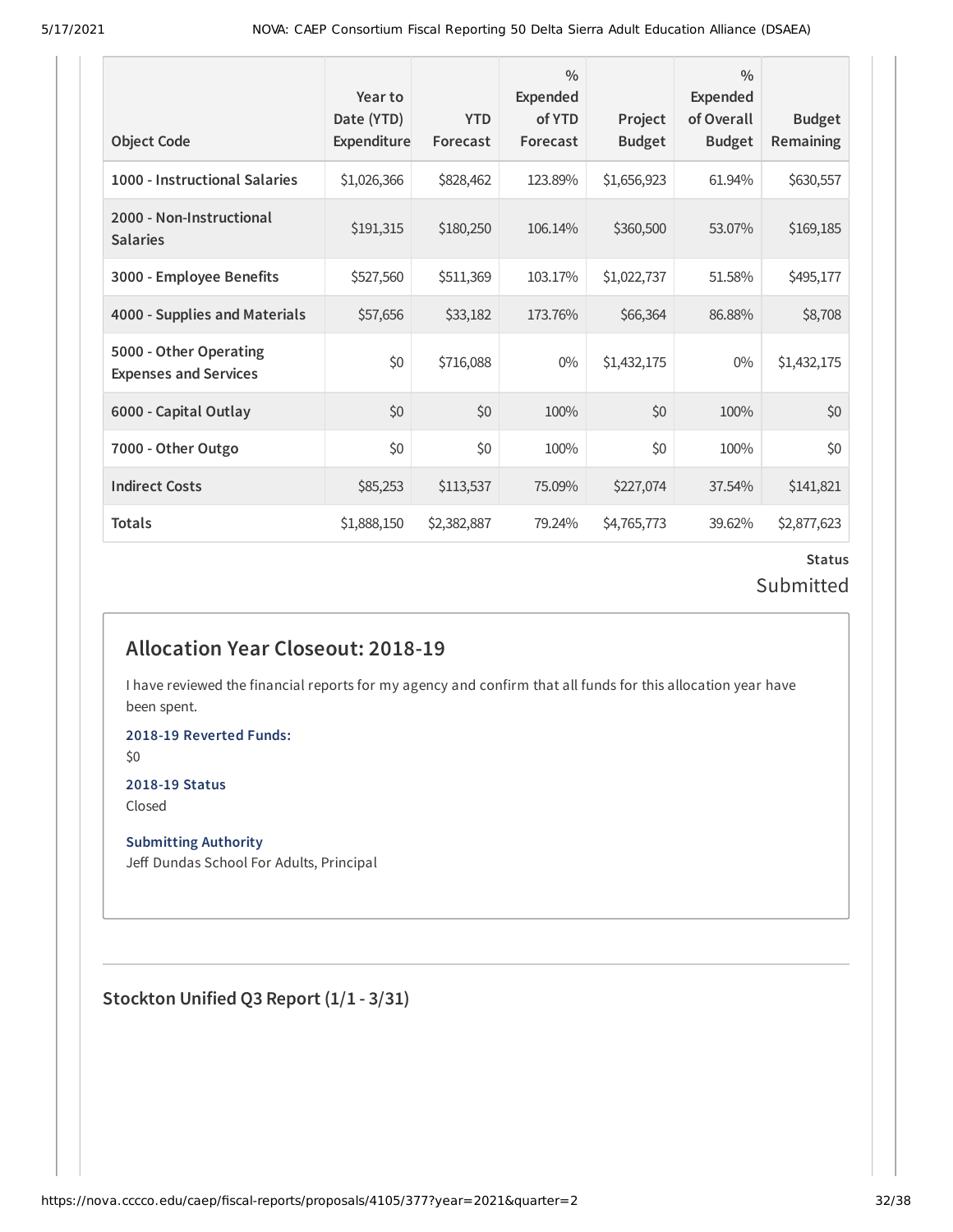| <b>Object Code</b>                                     | Year to<br>Date (YTD)<br>Expenditure | <b>YTD</b><br>Forecast | $\frac{0}{0}$<br>Expended<br>of YTD<br>Forecast | Project<br><b>Budget</b> | $\frac{0}{0}$<br>Expended<br>of Overall<br><b>Budget</b> | <b>Budget</b><br>Remaining |
|--------------------------------------------------------|--------------------------------------|------------------------|-------------------------------------------------|--------------------------|----------------------------------------------------------|----------------------------|
| 1000 - Instructional Salaries                          | \$1,519,805                          | \$1,325,538            | 114.66%                                         | \$1,656,923              | 91.72%                                                   | \$137,118                  |
| 2000 - Non-Instructional<br><b>Salaries</b>            | \$292,469                            | \$270,375              | 108.17%                                         | \$360,500                | 81.13%                                                   | \$68,031                   |
| 3000 - Employee Benefits                               | \$793,842                            | \$767,053              | 103.49%                                         | \$1,022,737              | 77.62%                                                   | \$228,895                  |
| 4000 - Supplies and Materials                          | \$66,364                             | \$49,773               | 133.33%                                         | \$66,364                 | 100%                                                     | \$0                        |
| 5000 - Other Operating<br><b>Expenses and Services</b> | \$2,360                              | \$1,074,131            | 0.22%                                           | \$1,432,175              | 0.16%                                                    | \$1,429,815                |
| 6000 - Capital Outlay                                  | \$0                                  | \$0                    | 100%                                            | \$0                      | 100%                                                     | \$0                        |
| 7000 - Other Outgo                                     | \$0                                  | \$0                    | 100%                                            | \$0                      | 100%                                                     | \$0                        |
| <b>Indirect Costs</b>                                  | \$112,633                            | \$170,306              | 66.14%                                          | \$227,074                | 49.6%                                                    | \$114,441                  |
| <b>Totals</b>                                          | \$2,787,473                          | \$3,657,176            | 76.22%                                          | \$4,765,773              | 58.49%                                                   | \$1,978,300                |

#### **Status**

Unsubmitted

## **Stockton Unified Q4 Report (4/1 - 6/30)**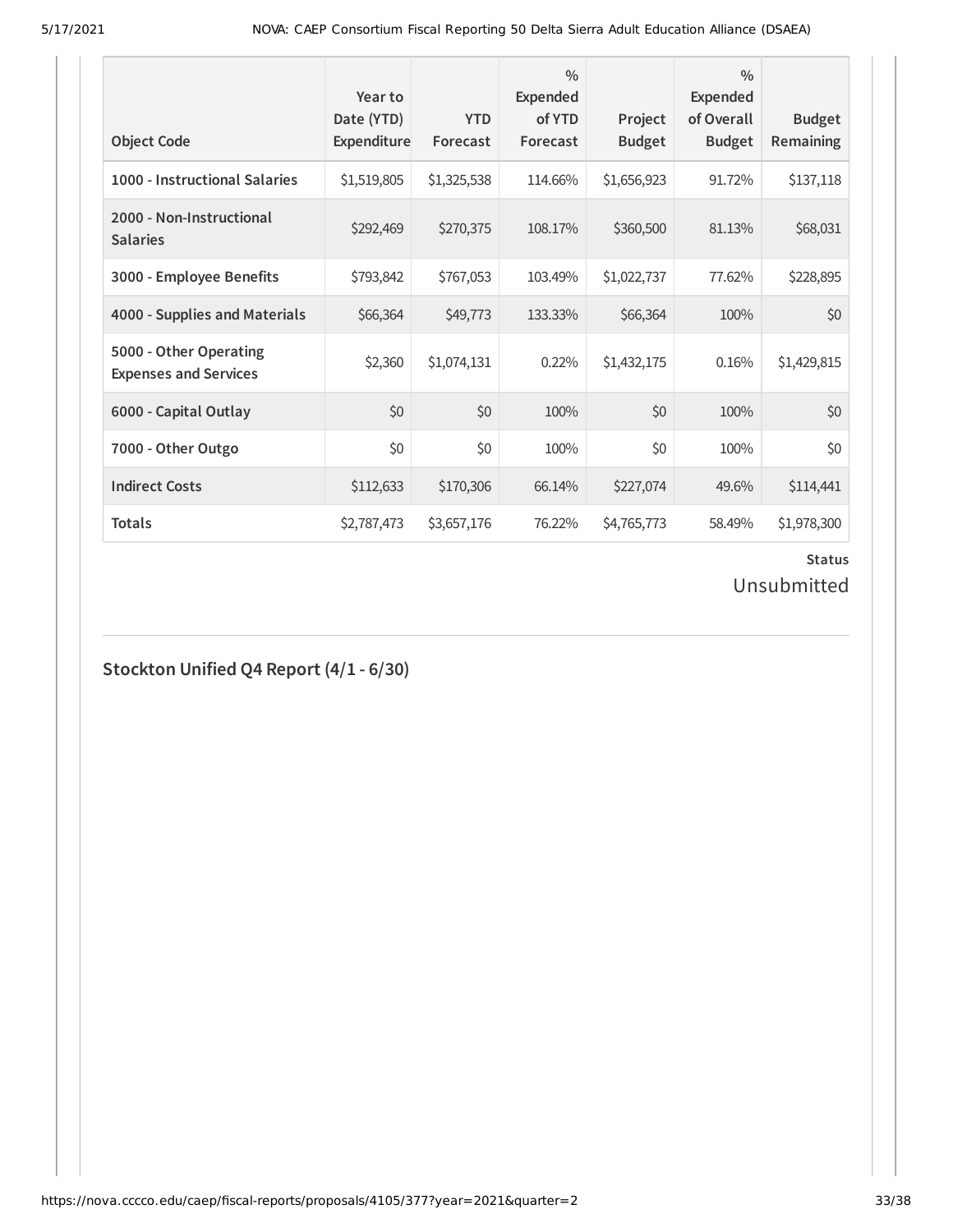| <b>Object Code</b>                                     | Year to<br>Date (YTD)<br>Expenditure | <b>YTD</b><br>Forecast | $\frac{0}{0}$<br><b>Expended</b><br>of YTD<br>Forecast | Project<br><b>Budget</b> | $\frac{0}{0}$<br><b>Expended</b><br>of Overall<br><b>Budget</b> | <b>Budget</b><br>Remaining   |
|--------------------------------------------------------|--------------------------------------|------------------------|--------------------------------------------------------|--------------------------|-----------------------------------------------------------------|------------------------------|
| 1000 - Instructional Salaries                          | \$1,519,805                          | \$1,656,923            | 91.72%                                                 | \$1,656,923              | 91.72%                                                          | \$137,118                    |
| 2000 - Non-Instructional<br><b>Salaries</b>            | \$292,469                            | \$360,500              | 81.13%                                                 | \$360,500                | 81.13%                                                          | \$68,031                     |
| 3000 - Employee Benefits                               | \$793,842                            | \$1,022,737            | 77.62%                                                 | \$1,022,737              | 77.62%                                                          | \$228,895                    |
| 4000 - Supplies and Materials                          | \$66,364                             | \$66,364               | 100%                                                   | \$66,364                 | 100%                                                            | \$0                          |
| 5000 - Other Operating<br><b>Expenses and Services</b> | \$2,360                              | \$1,432,175            | 0.16%                                                  | \$1,432,175              | 0.16%                                                           | \$1,429,815                  |
| 6000 - Capital Outlay                                  | \$0                                  | \$0                    | 100%                                                   | \$0                      | 100%                                                            | \$0                          |
| 7000 - Other Outgo                                     | \$0                                  | \$0                    | 100%                                                   | \$0                      | 100%                                                            | \$0                          |
| <b>Indirect Costs</b>                                  | \$112,633                            | \$227,074              | 49.6%                                                  | \$227,074                | 49.6%                                                           | \$114,441                    |
| <b>Totals</b>                                          | \$2,787,473                          | \$4,765,773            | 58.49%                                                 | \$4,765,773              | 58.49%                                                          | \$1,978,300                  |
|                                                        |                                      |                        |                                                        |                          |                                                                 | <b>Status</b><br>Unsubmitted |

## **Tracy Joint Unified**

**Tracy Joint Unified Q1 Report (7/1 - 9/30)**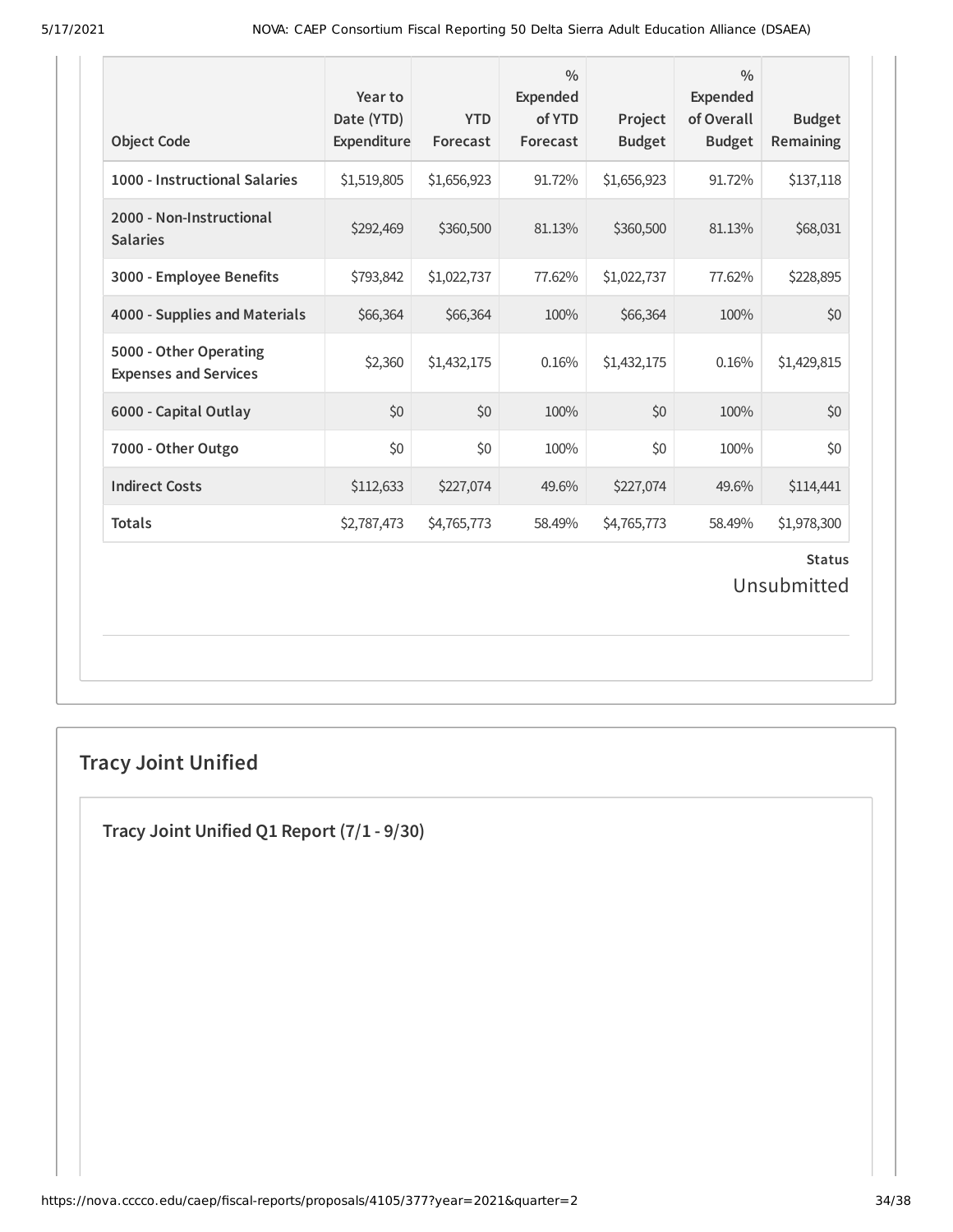| <b>Object Code</b>                                     | Year to<br>Date (YTD)<br>Expenditure | <b>YTD</b><br>Forecast | $\frac{0}{0}$<br><b>Expended</b><br>of YTD<br>Forecast | Project<br><b>Budget</b> | $\frac{0}{0}$<br>Expended<br>of Overall<br><b>Budget</b> | <b>Budget</b><br>Remaining |
|--------------------------------------------------------|--------------------------------------|------------------------|--------------------------------------------------------|--------------------------|----------------------------------------------------------|----------------------------|
| 1000 - Instructional Salaries                          | \$86,202                             | \$128,940              | 66.85%                                                 | \$515,761                | 16.71%                                                   | \$429,559                  |
| 2000 - Non-Instructional<br><b>Salaries</b>            | \$37,930                             | \$39,442               | 96.17%                                                 | \$157,767                | 24.04%                                                   | \$119,837                  |
| 3000 - Employee Benefits                               | \$37,036                             | \$48,844               | 75.83%                                                 | \$195,376                | 18.96%                                                   | \$158,340                  |
| 4000 - Supplies and Materials                          | \$26,248                             | \$302,377              | 8.68%                                                  | \$604,753                | 4.34%                                                    | \$578,505                  |
| 5000 - Other Operating<br><b>Expenses and Services</b> | \$0                                  | \$13,912               | $0\%$                                                  | \$55,646                 | $0\%$                                                    | \$55,646                   |
| 6000 - Capital Outlay                                  | \$0                                  | \$0                    | 100%                                                   | \$0                      | 100%                                                     | \$0                        |
| 7000 - Other Outgo                                     | \$0                                  | \$0                    | 100%                                                   | \$0                      | 100%                                                     | \$0                        |
| <b>Indirect Costs</b>                                  | \$0                                  | \$0                    | 100%                                                   | \$51,537                 | $0\%$                                                    | \$51,537                   |
| <b>Totals</b>                                          | \$187,416                            | \$533,514              | 35.13%                                                 | \$1,580,840              | 11.86%                                                   | \$1,393,424                |

Expenditures fall below target due to extra funds given to our site from the consortium. This large amount of carryover will be spent down this year, and over the next two more years, because our adult school did not receive our WIOA grant. Extra funds will also be spent on our consortium wide transportation distribution and manufacturing program and to fund a class for non-English speaking adult parents of TK-1st graders.

> **Status Submitted**

**Tracy Joint Unified Q2 Report (10/1 - 12/31)**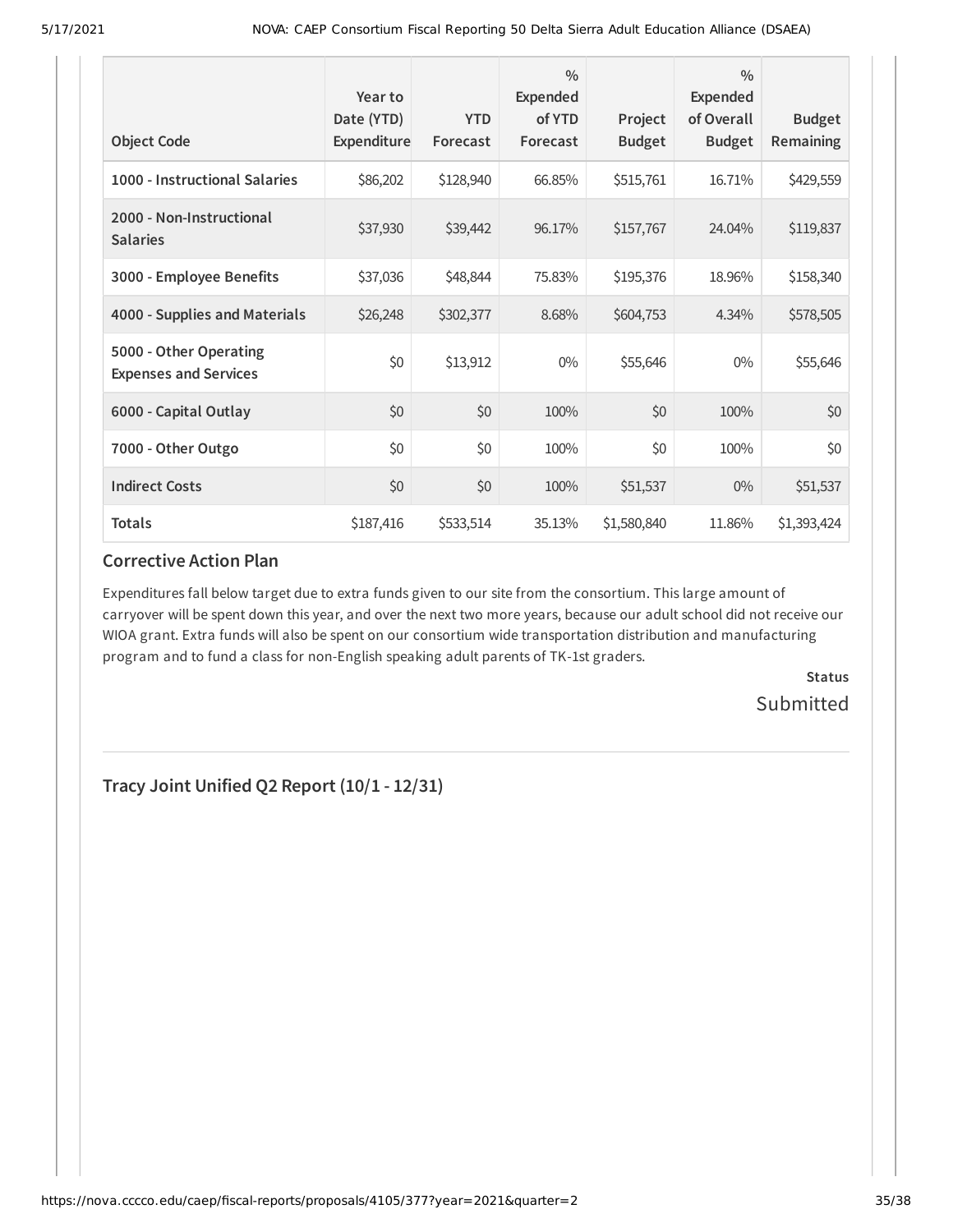| <b>Object Code</b>                                     | Year to<br>Date (YTD)<br>Expenditure | <b>YTD</b><br>Forecast | $\frac{0}{0}$<br>Expended<br>of YTD<br>Forecast | Project<br><b>Budget</b> | $\frac{0}{0}$<br>Expended<br>of Overall<br><b>Budget</b> | <b>Budget</b><br><b>Remaining</b> |
|--------------------------------------------------------|--------------------------------------|------------------------|-------------------------------------------------|--------------------------|----------------------------------------------------------|-----------------------------------|
| 1000 - Instructional Salaries                          | \$227,924                            | \$257,881              | 88.38%                                          | \$515,761                | 44.19%                                                   | \$287,837                         |
| 2000 - Non-Instructional<br><b>Salaries</b>            | \$89,579                             | \$78,884               | 113.56%                                         | \$157,767                | 56.78%                                                   | \$68,188                          |
| 3000 - Employee Benefits                               | \$89,159                             | \$97,688               | 91.27%                                          | \$195,376                | 45.63%                                                   | \$106,217                         |
| 4000 - Supplies and Materials                          | \$66,109                             | \$453,565              | 14.58%                                          | \$604,753                | 10.93%                                                   | \$538,644                         |
| 5000 - Other Operating<br><b>Expenses and Services</b> | \$1,933                              | \$27,823               | 6.95%                                           | \$55,646                 | 3.47%                                                    | \$53,713                          |
| 6000 - Capital Outlay                                  | \$0                                  | \$0                    | 100%                                            | \$0                      | 100%                                                     | \$0                               |
| 7000 - Other Outgo                                     | \$0                                  | \$0                    | 100%                                            | \$0                      | 100%                                                     | \$0                               |
| <b>Indirect Costs</b>                                  | \$0                                  | \$0                    | 100%                                            | \$51,537                 | $0\%$                                                    | \$51,537                          |
| <b>Totals</b>                                          | \$474,704                            | \$915,840              | 51.83%                                          | \$1,580,840              | 30.03%                                                   | \$1,106,136                       |

### **Status** Submitted

## **Allocation Year Closeout: 2018-19**

I have reviewed the financial reports for my agency and confirm that all funds for this allocation year have been spent.

**2018-19 Reverted Funds:** \$0

**2018-19 Status** Closed

**Submitting Authority** Sam Strube

**Tracy Joint Unified Q3 Report (1/1 - 3/31)**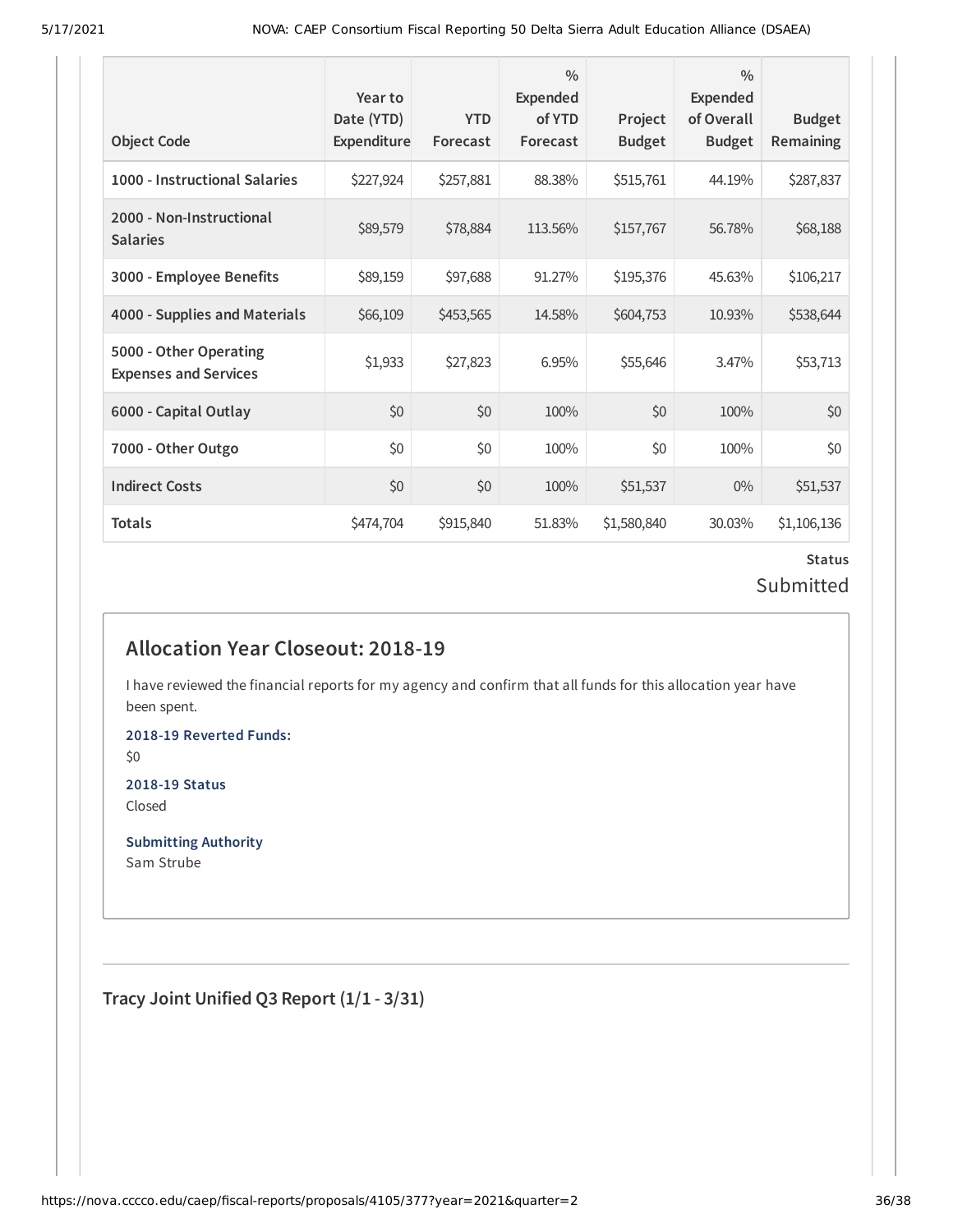| <b>Object Code</b>                                     | Year to<br>Date (YTD)<br>Expenditure | <b>YTD</b><br>Forecast | $\frac{0}{0}$<br>Expended<br>of YTD<br>Forecast | Project<br><b>Budget</b> | $\frac{0}{0}$<br>Expended<br>of Overall<br><b>Budget</b> | <b>Budget</b><br><b>Remaining</b> |
|--------------------------------------------------------|--------------------------------------|------------------------|-------------------------------------------------|--------------------------|----------------------------------------------------------|-----------------------------------|
| 1000 - Instructional Salaries                          | \$227,924                            | \$386,821              | 58.92%                                          | \$515,761                | 44.19%                                                   | \$287,837                         |
| 2000 - Non-Instructional<br><b>Salaries</b>            | \$89,579                             | \$118,325              | 75.71%                                          | \$157,767                | 56.78%                                                   | \$68,188                          |
| 3000 - Employee Benefits                               | \$89,159                             | \$146,532              | 60.85%                                          | \$195,376                | 45.63%                                                   | \$106,217                         |
| 4000 - Supplies and Materials                          | \$66,109                             | \$514,040              | 12.86%                                          | \$604,753                | 10.93%                                                   | \$538,644                         |
| 5000 - Other Operating<br><b>Expenses and Services</b> | \$1,933                              | \$41,735               | 4.63%                                           | \$55,646                 | 3.47%                                                    | \$53,713                          |
| 6000 - Capital Outlay                                  | \$0                                  | \$0                    | 100%                                            | \$0                      | 100%                                                     | \$0                               |
| 7000 - Other Outgo                                     | \$0                                  | \$0                    | 100%                                            | \$0                      | 100%                                                     | \$0                               |
| <b>Indirect Costs</b>                                  | \$0                                  | \$0                    | 100%                                            | \$51,537                 | $0\%$                                                    | \$51,537                          |
| <b>Totals</b>                                          | \$474,704                            | \$1,207,453            | 39.31%                                          | \$1,580,840              | 30.03%                                                   | \$1,106,136                       |

#### **Status**

Unsubmitted

## **Tracy Joint Unified Q4 Report (4/1 - 6/30)**